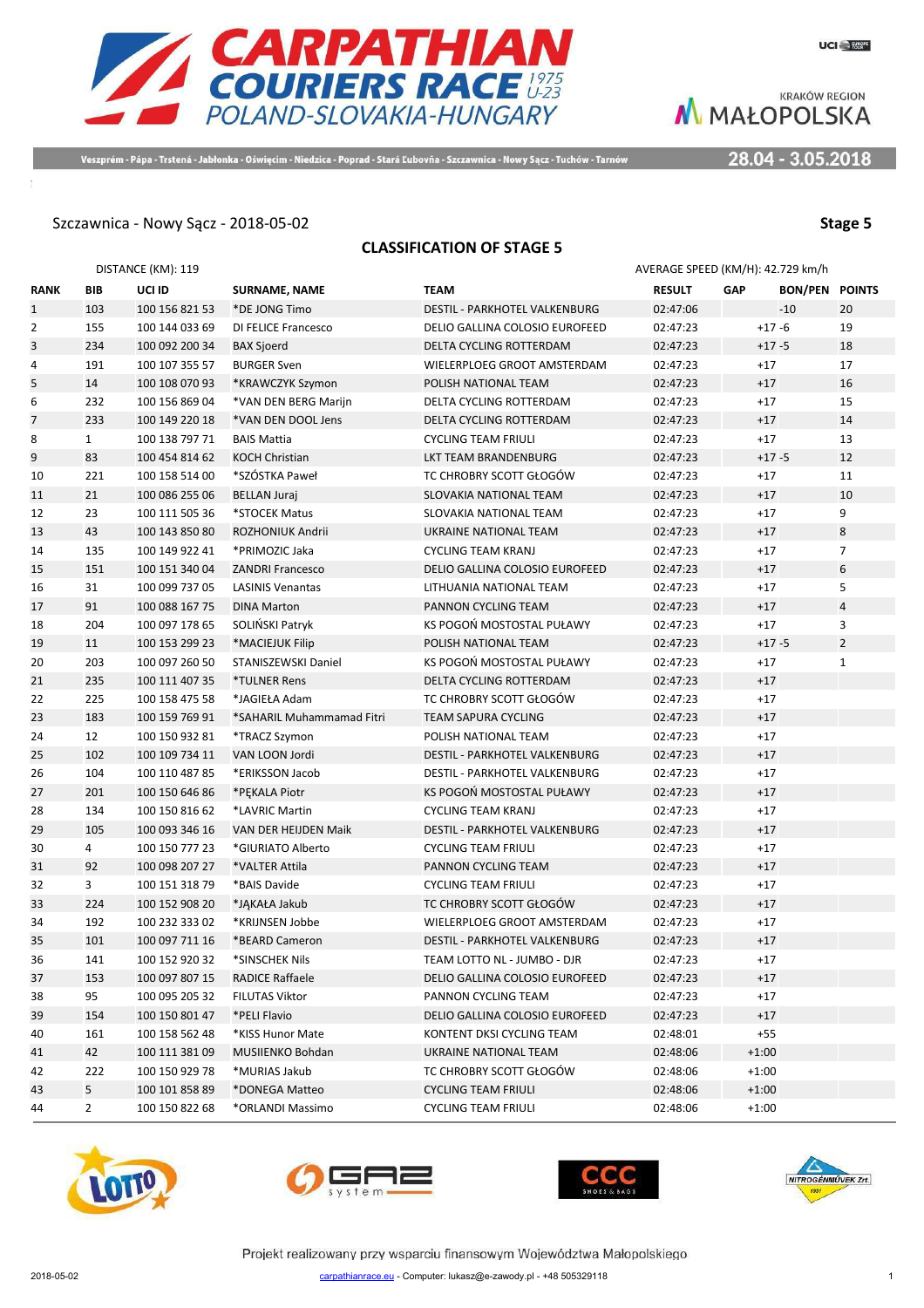

|              |     |                |                              | Veszprém - Pápa - Trstená - Jabłonka - Oświęcim - Niedzica - Poprad - Stará Ľubovňa - Szczawnica - Nowy Sącz - Tuchów - Tarnów |            |            | 28.04 - 3.05.2018 |
|--------------|-----|----------------|------------------------------|--------------------------------------------------------------------------------------------------------------------------------|------------|------------|-------------------|
| 45           | 24  | 100 091 238 42 | <b>BABIC Adrian</b>          | SLOVAKIA NATIONAL TEAM                                                                                                         | 02:48:38   | $+1:32$    |                   |
| 46           | 205 | 100 150 637 77 | *KUCIO Krzysztof             | KS POGOŃ MOSTOSTAL PUŁAWY                                                                                                      | 02:48:51   | $+1:45$    |                   |
| 47           | 212 | 100 100 400 86 | <b>VANCO Filip</b>           | STREDOSLOVENSKY REGION                                                                                                         | 02:48:51   | $+1:45$    |                   |
| 48           | 175 | 100 158 486 69 | *MIGAS Dawid                 | <b>GKS CARTUSIA BIKE ATELIER</b>                                                                                               | 02:49:03   | $+1:57$    |                   |
| 49           | 123 | 100 161 452 28 | *BYSTRZYCKI Wojciech         | KK TARNOVIA TARNOWO PODGÓRNE                                                                                                   | 02:49:03   | $+1:57$    |                   |
| 50           | 25  | 100 110 758 65 | *VLCAK Martin                | SLOVAKIA NATIONAL TEAM                                                                                                         | 02:49:03   | $+1:57$    |                   |
| 51           | 122 | 100 158 491 74 | *KOSTAŃSKI Mateusz           | KK TARNOVIA TARNOWO PODGÓRNE                                                                                                   | 02:49:03   | $+1:57$    |                   |
| 52           | 223 | 100 159 969 00 | <b>WOJTANEK Bartłomiej</b>   | TC CHROBRY SCOTT GŁOGÓW                                                                                                        | 02:49:03   | $+1:57$    |                   |
| 53           | 71  | 100 109 575 46 | <b>ANIOŁKOWSKI Stanisław</b> | <b>TEAM HUROM</b>                                                                                                              | 02:49:03   | $+1:57$    |                   |
| 54           | 61  | 100 095 006 27 | <b>MORICZ Daniel</b>         | KOBANYA CYCLING TEAM                                                                                                           | 02:49:49   | $+2:43$    |                   |
| 55           | 94  | 100 096 599 68 | <b>DINA Daniel</b>           | PANNON CYCLING TEAM                                                                                                            | 02:49:49   | $+2:43$    |                   |
| 56           | 195 | 100 228 548 00 | STEINBUSCH Joep              | WIELERPLOEG GROOT AMSTERDAM                                                                                                    | 02:49:49   | $+2:43$    |                   |
| 57           | 152 | 100 111 298 23 | <b>GALDOUNE Ahmed</b>        | DELIO GALLINA COLOSIO EUROFEED                                                                                                 | 02:49:49   | $+2:43$    |                   |
| 58           | 132 | 100 153 322 46 | *CEMAZAR Nik                 | <b>CYCLING TEAM KRANJ</b>                                                                                                      | 02:50:33   | $+3:27$    |                   |
| 59           | 73  | 100 563 037 33 | *MANOWSKI Mateusz            | <b>TEAM HUROM</b>                                                                                                              | 02:50:47   | $+3:41$    |                   |
| 60           | 84  | 100 157 680 39 | *TAEBLING Paul               | LKT TEAM BRANDENBURG                                                                                                           | 02:50:47   | $+3:41$    |                   |
| 61           | 124 | 100 524 944 61 | *ŁAMASZEWSKI Jan             | KK TARNOVIA TARNOWO PODGÓRNE                                                                                                   | 02:50:47   | $+3:41$    |                   |
| 62           | 22  | 100 097 706 11 | *OROS Samuel                 | SLOVAKIA NATIONAL TEAM                                                                                                         | 02:50:47   | $+3:41$    |                   |
| 63           | 13  | 100 086 286 37 | MAŁECKI Kamil                | POLISH NATIONAL TEAM                                                                                                           | 02:50:47   | $+3:41$    |                   |
| 64           | 211 | 100 161 344 17 | *PODOLAK Patrik              | STREDOSLOVENSKY REGION                                                                                                         | 02:50:47   | $+3:41$    |                   |
| 65           | 35  | 100 159 920 48 | *VAITAITIS Kestutis          | LITHUANIA NATIONAL TEAM                                                                                                        | 02:51:22   | $+4:16$    |                   |
| 66           | 113 | 100 153 346 70 | *ZUBRICKAS Romas             | KLAIPEDA CYCLING TEAM                                                                                                          | 02:52:27   | $+5:21$    |                   |
| 67           | 181 | 100 091 472 82 | ZAKARIA Akmal Hakim          | <b>TEAM SAPURA CYCLING</b>                                                                                                     | 02:52:27   | $+5:21 -1$ |                   |
| 68           | 193 | 100 147 607 54 | *MOURIS Teun                 | WIELERPLOEG GROOT AMSTERDAM                                                                                                    | 02:52:52   | $+5:46$    |                   |
| 69           | 162 | 100 236 495 90 | <b>SZENTPETERI Andras</b>    | KONTENT DKSI CYCLING TEAM                                                                                                      | 02:52:52   | $+5:46$    |                   |
| 70           | 133 | 100 099 792 60 | *KVASINA Filip               | <b>CYCLING TEAM KRANJ</b>                                                                                                      | 02:52:52   | $+5:46$    |                   |
| 71           | 182 | 100 106 473 48 | MISBAH Muhsin Al Redha       | <b>TEAM SAPURA CYCLING</b>                                                                                                     | 02:52:52   | $+5:46$    |                   |
| 72           | 231 | 100 155 088 66 | *HOPPEZAK Vincent            | DELTA CYCLING ROTTERDAM                                                                                                        | 02:52:52   | $+5:46$    |                   |
| 73           | 171 | 100 155 596 89 | *WISZNIEWSKI Kacper          | <b>GKS CARTUSIA BIKE ATELIER</b>                                                                                               | 02:53:20   | $+6:14$    |                   |
| 74           | 44  | 100 161 064 28 | *SHEVCHENKO Oleksandr        | UKRAINE NATIONAL TEAM                                                                                                          | 02:57:22   | $+10:16$   |                   |
| 75           | 112 | 100 108 067 90 | *ADOMAITIS Rojus             | KLAIPEDA CYCLING TEAM                                                                                                          | 02:58:01   | $+10:55$   |                   |
| 76           | 125 | 100 155 594 87 | *BURCZAK Dawid               | KK TARNOVIA TARNOWO PODGÓRNE                                                                                                   | 02:58:01   | $+10:55$   |                   |
| 77           | 15  | 100 095 475 11 | <b>BOGUSŁAWSKI Marceli</b>   | POLISH NATIONAL TEAM                                                                                                           | 02:58:01   | $+10:55$   |                   |
| 78           | 215 | 100 157 829 91 | <b>HLOZA Michal</b>          | STREDOSLOVENSKY REGION                                                                                                         | 02:58:01   | $+10:55$   |                   |
| 79           | 194 | 100 228 620 72 | <b>KROEZE Thimo</b>          | <b>WIELERPLOEG GROOT AMSTERDAM</b>                                                                                             | 02:58:01   | $+10:55$   |                   |
| 80           | 172 | 100 484 464 30 | *KRUKOWSKI Jan               | <b>GKS CARTUSIA BIKE ATELIER</b>                                                                                               | 02:58:01   | $+10:55$   |                   |
| 81           | 93  | 100 112 209 61 | *SZABO Miklos                | PANNON CYCLING TEAM                                                                                                            | 02:58:01   | $+10:55$   |                   |
| 82           | 131 | 100 138 157 13 | <b>COTAR Luka</b>            | <b>CYCLING TEAM KRANJ</b>                                                                                                      | 02:58:01   | $+10:55$   |                   |
| 83           | 144 | 100 138 043 93 | <b>VAN IERSEL Youri</b>      | TEAM LOTTO NL - JUMBO - DJR                                                                                                    | 02:58:01   | $+10:55$   |                   |
| 84           | 45  | 100 111 452 80 | *SHCHERBAN Vladyslav         | UKRAINE NATIONAL TEAM                                                                                                          | 02:58:01   | $+10:55$   |                   |
| 85           | 63  | 100 150 842 88 | *ISTLSTEKKER Zsolt           | KOBANYA CYCLING TEAM                                                                                                           | 02:58:01   | $+10:55$   |                   |
| 86           | 202 | 100 093 371 41 | GÓRECKI Patryk               | KS POGOŃ MOSTOSTAL PUŁAWY                                                                                                      | 02:58:01   | $+10:55$   |                   |
| 87           | 111 | 100 101 703 31 | <b>BENIUSIS Justas</b>       | KLAIPEDA CYCLING TEAM                                                                                                          | 02:58:01   | $+10:55$   |                   |
|              | 81  | 100 093 465 38 | <b>APPELT Leo</b>            | LKT TEAM BRANDENBURG                                                                                                           | <b>DNF</b> |            |                   |
|              | 213 | 100 155 217 01 | <b>KASKO David</b>           | STREDOSLOVENSKY REGION                                                                                                         | <b>DNF</b> |            |                   |
|              |     |                |                              |                                                                                                                                |            |            |                   |
| ON THE START |     |                | 89                           |                                                                                                                                |            |            |                   |

**STARTED 89 FINISHED 87**







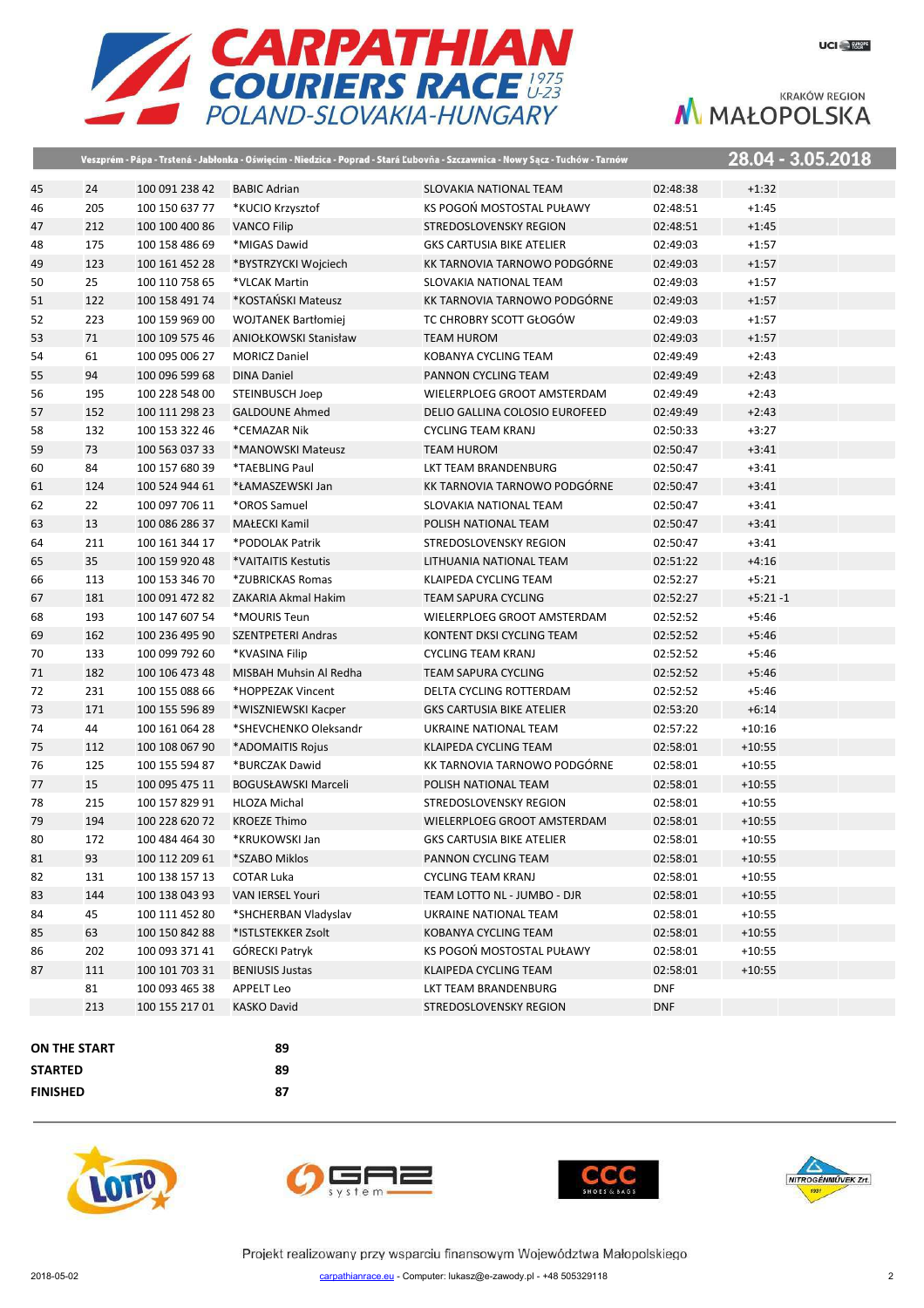

28.04 - 3.05.2018

Veszprém - Pápa - Trstená - Jabłonka - Oświęcim - Niedzica - Poprad - Stará Ľubovňa - Szczawnica - Nowy Sącz - Tuchów - Tarnów

### **DISQUALIFIED 0**

### **TEAM CLASSIFICATION STAGE 5**

| <b>RANK</b>    | <b>CODE</b> | <b>TEAM</b>                      | <b>COUNTRY</b> | <b>RESULT</b> | <b>GAP</b> |
|----------------|-------------|----------------------------------|----------------|---------------|------------|
| $\mathbf{1}$   | <b>DES</b>  | DESTIL - PARKHOTEL VALKENBURG    | <b>NED</b>     | 08:21:52      |            |
| $\overline{2}$ | <b>DCR</b>  | DELTA CYCLING ROTTERDAM          | <b>NED</b>     | 08:22:09      | $+17$      |
| 3              | <b>POL</b>  | POLISH NATIONAL TEAM             | POL            | 08:22:09      | $+17$      |
| 4              | <b>DEL</b>  | DELIO GALLINA COLOSIO EUROFEED   | <b>ITA</b>     | 08:22:09      | $+17$      |
| 5              | <b>CHR</b>  | TC CHROBRY SCOTT GŁOGÓW          | POL            | 08:22:09      | $+17$      |
| 6              | POG         | KS POGOŃ MOSTOSTAL PUŁAWY        | POL            | 08:22:09      | $+17$      |
| $\overline{7}$ | <b>FRI</b>  | <b>CYCLING TEAM FRIULI</b>       | <b>ITA</b>     | 08:22:09      | $+17$      |
| 8              | <b>PNN</b>  | PANNON CYCLING TEAM              | <b>HUN</b>     | 08:22:09      | $+17$      |
| 9              | <b>SVK</b>  | SLOVAKIA NATIONAL TEAM           | <b>SVK</b>     | 08:23:24      | $+1:32$    |
| 10             | <b>WIE</b>  | WIELERPLOEG GROOT AMSTERDAM      | <b>NED</b>     | 08:24:35      | $+2:43$    |
| 11             | <b>CCK</b>  | <b>CYCLING TEAM KRANJ</b>        | <b>SLO</b>     | 08:25:19      | $+3:27$    |
| 12             | <b>TAR</b>  | KK TARNOVIA TARNOWO PODGÓRNE     | <b>POL</b>     | 08:28:53      | $+7:01$    |
| 13             | <b>TSC</b>  | TEAM SAPURA CYCLING              | <b>MAS</b>     | 08:32:42      | $+10:50$   |
| 14             | <b>UKR</b>  | UKRAINE NATIONAL TEAM            | <b>UKR</b>     | 08:32:51      | $+10:59$   |
| 15             | <b>SSR</b>  | STREDOSLOVENSKY REGION           | <b>SVK</b>     | 08:37:39      | $+15:47$   |
| 16             | <b>GKS</b>  | <b>GKS CARTUSIA BIKE ATELIER</b> | POL            | 08:40:24      | $+18:32$   |
| 17             | <b>KCT</b>  | KLAIPEDA CYCLING TEAM            | LTU            | 08:48:29      | $+26:37$   |

### **MOUNTAIN PREMIE ON STAGE 5**

| <b>BIB</b>     | <b>SURNAME, NAME</b>    | <b>TEAM</b>                                                                                                | <b>POINTS</b> |
|----------------|-------------------------|------------------------------------------------------------------------------------------------------------|---------------|
| 92             | <b>VALTER Attila</b>    | PANNON CYCLING TEAM                                                                                        | 3             |
| $\mathbf{1}$   | <b>BAIS Mattia</b>      | <b>CYCLING TEAM FRIULI</b>                                                                                 | 2             |
| 2              | <b>ORLANDI Massimo</b>  | <b>CYCLING TEAM FRIULI</b>                                                                                 |               |
|                |                         |                                                                                                            |               |
| <b>BIB</b>     | <b>SURNAME, NAME</b>    | <b>TEAM</b>                                                                                                | <b>POINTS</b> |
| 191            | <b>BURGER Sven</b>      | WIELERPLOEG GROOT AMSTERDAM                                                                                | 3             |
| 233            | VAN DEN DOOL Jens       | DELTA CYCLING ROTTERDAM                                                                                    | 2             |
| 4              | <b>GIURIATO Alberto</b> | <b>CYCLING TEAM FRIULI</b>                                                                                 | 1             |
|                |                         |                                                                                                            |               |
| <b>BIB</b>     | <b>SURNAME, NAME</b>    | <b>TEAM</b>                                                                                                | <b>POINTS</b> |
| 1              | <b>BAIS Mattia</b>      | <b>CYCLING TEAM FRIULI</b>                                                                                 | 3             |
| 92             | <b>VALTER Attila</b>    | PANNON CYCLING TEAM                                                                                        | 2             |
| $\overline{2}$ | <b>ORLANDI Massimo</b>  | <b>CYCLING TEAM FRIULI</b>                                                                                 |               |
|                |                         |                                                                                                            |               |
| <b>BIB</b>     | <b>SURNAME, NAME</b>    | <b>TEAM</b>                                                                                                | <b>POINTS</b> |
| 141            | <b>SINSCHEK Nils</b>    | TEAM LOTTO NL - JUMBO - DJR                                                                                | 3             |
| 153            | <b>RADICE Raffaele</b>  | DELIO GALLINA COLOSIO EUROFEED                                                                             |               |
| 4              | <b>GIURIATO Alberto</b> | <b>CYCLING TEAM FRIULI</b>                                                                                 |               |
|                |                         | 22 KM Czarny Potok, KAT. 1<br>54 KM Klimówka, KAT. 1<br>75 KM Przydonica, KAT. 1<br>103 KM Mogilno, KAT. 1 |               |







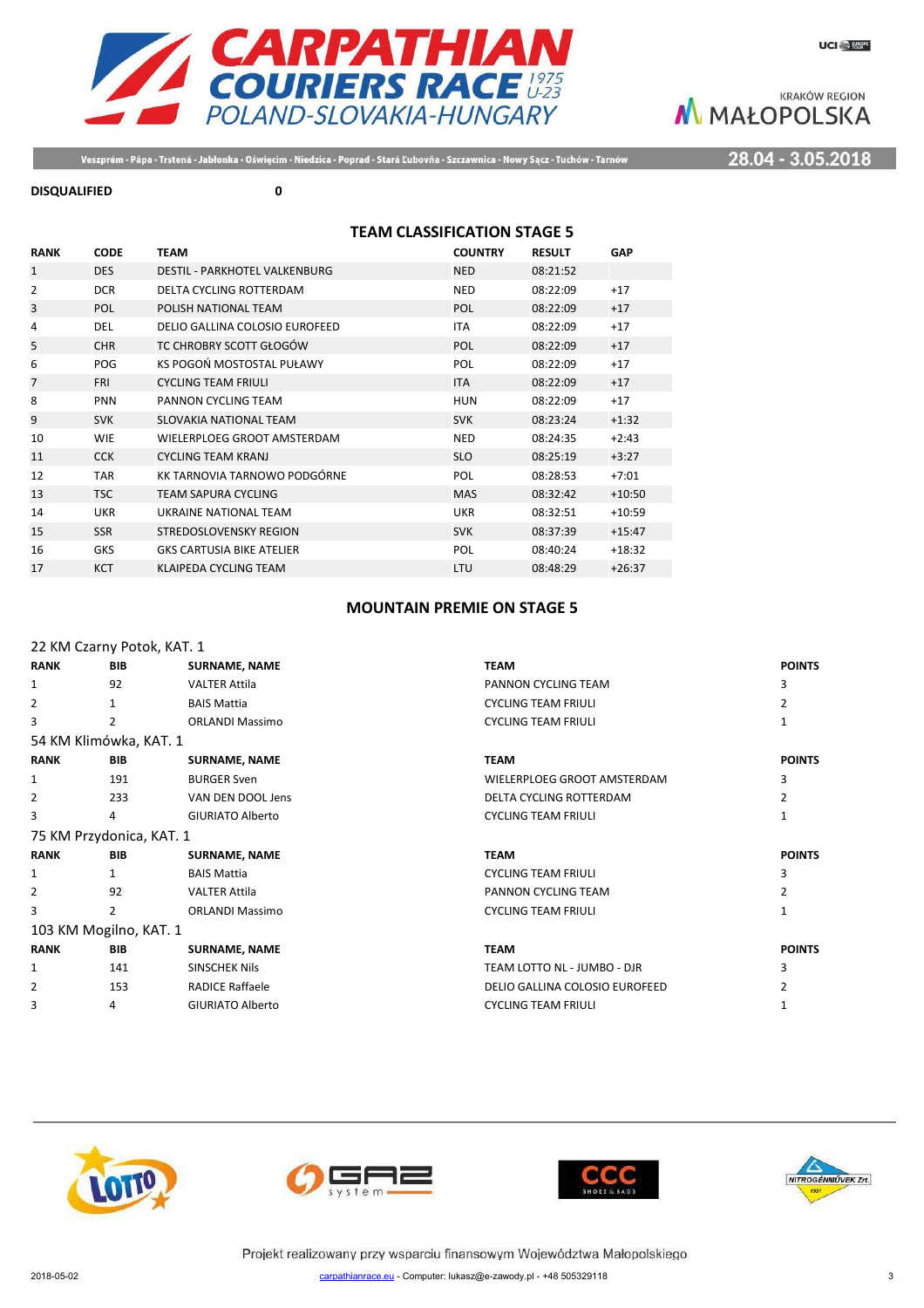

Veszprém - Pápa - Trstená - Jabłonka - Oświęcim - Niedzica - Poprad - Stará Ľubovňa - Szczawnica - Nowy Sącz - Tuchów - Tarnów

### 28.04 - 3.05.2018

### **SPRINT PREMIE ON STAGE 5**

### 42 KM Chełmiec, KAT. 1

| <b>RANK</b> | <b>BIB</b>             | <b>SURNAME, NAME</b>  | <b>TEAM</b>          | <b>POINTS</b> | <b>BON</b> |
|-------------|------------------------|-----------------------|----------------------|---------------|------------|
| 1           | 11                     | <b>MACIEJUK Filip</b> | POLISH NATIONAL TEAM | 3             | -3         |
| 2           | 83                     | <b>KOCH Christian</b> | LKT TEAM BRANDENBURG |               | $-2$       |
| 3           | 181                    | ZAKARIA Akmal Hakim   | TEAM SAPURA CYCLING  |               | -1         |
|             | 86 KM Korzenna, KAT. 1 |                       |                      |               |            |
| <b>RANK</b> | <b>BIB</b>             | <b>SURNAME, NAME</b>  | <b>TEAM</b>          | <b>POINTS</b> | <b>BON</b> |
| 1           | 83                     | <b>KOCH Christian</b> |                      |               | -3         |
|             |                        |                       | LKT TEAM BRANDENBURG |               |            |
| 2           | 11                     | <b>MACIEJUK Filip</b> | POLISH NATIONAL TEAM |               | $-2$       |







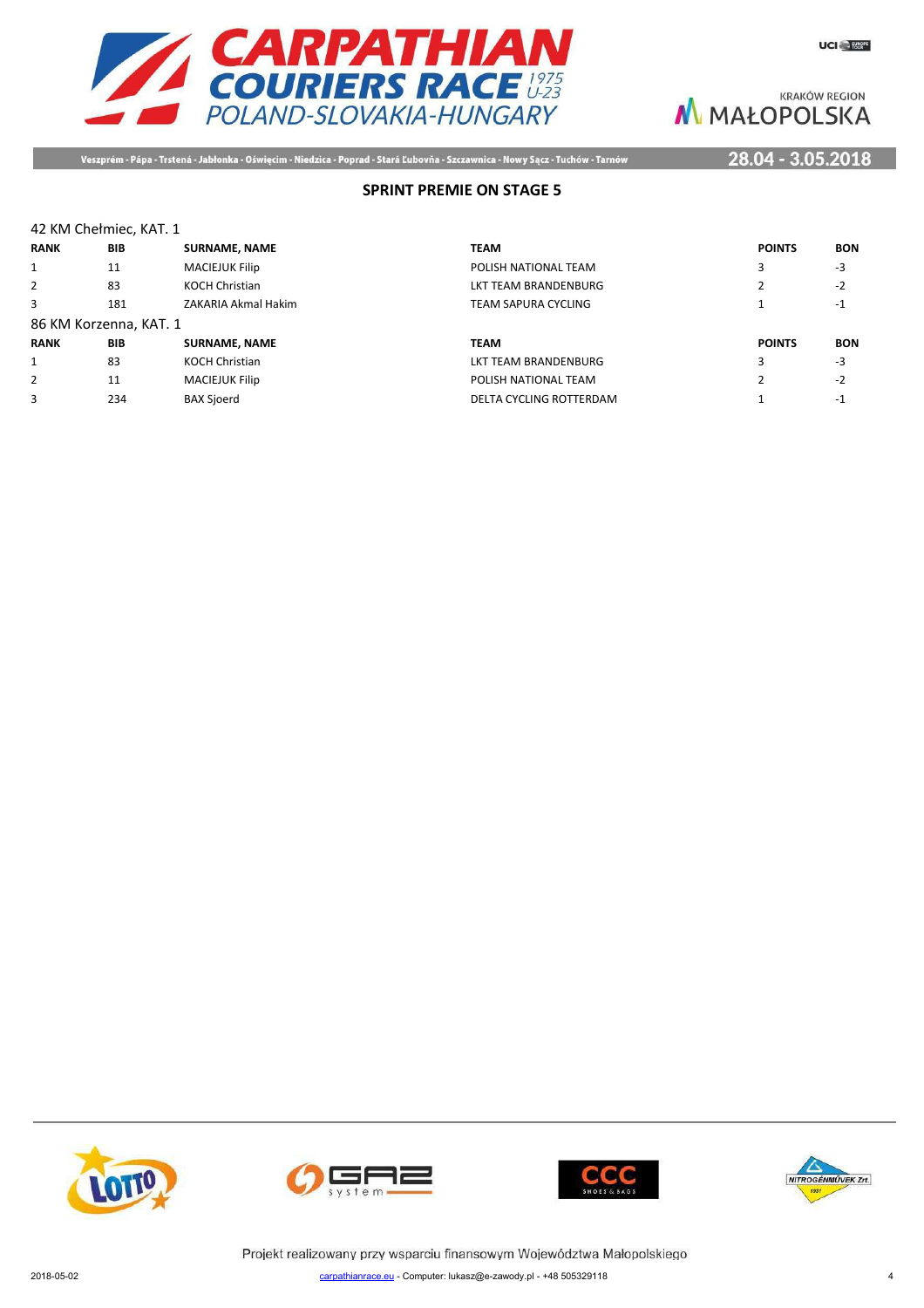

Veszprém - Pápa - Trstená - Jabłonka - Oświęcim - Niedzica - Poprad - Stará Ľubovňa - Szczawnica - Nowy Sącz - Tuchów - Tarnów

28.04 - 3.05.2018

### **INDIVIDUAL GENERAL CLASSIFICATION - MAŁOPOLSKA**

|                | DISTANCE (KM): 605 |                |                           | AVERAGE SPEED (KM/H): 43.028 km/h    |               |            |
|----------------|--------------------|----------------|---------------------------|--------------------------------------|---------------|------------|
| <b>RANK</b>    | <b>BIB</b>         | UCI ID         | <b>SURNAME, NAME</b>      | <b>TEAM</b>                          | <b>RESULT</b> | <b>GAP</b> |
| $\mathbf{1}$   | 234                | 100 092 200 34 | <b>BAX Sjoerd</b>         | DELTA CYCLING ROTTERDAM              | 14:03:25      |            |
| $\overline{2}$ | 83                 | 100 454 814 62 | <b>KOCH Christian</b>     | LKT TEAM BRANDENBURG                 | 14:03:48      | $+23$      |
| 3              | 11                 | 100 153 299 23 | *MACIEJUK Filip           | POLISH NATIONAL TEAM                 | 14:03:51      | $+26$      |
| 4              | 91                 | 100 088 167 75 | <b>DINA Marton</b>        | PANNON CYCLING TEAM                  | 14:03:55      | $+30$      |
| 5              | $\overline{4}$     | 100 150 777 23 | *GIURIATO Alberto         | <b>CYCLING TEAM FRIULI</b>           | 14:04:00      | $+35$      |
| 6              | 233                | 100 149 220 18 | *VAN DEN DOOL Jens        | DELTA CYCLING ROTTERDAM              | 14:04:03      | $+38$      |
| $\overline{7}$ | 191                | 100 107 355 57 | <b>BURGER Sven</b>        | WIELERPLOEG GROOT AMSTERDAM          | 14:04:18      | $+53$      |
| 8              | 102                | 100 109 734 11 | VAN LOON Jordi            | DESTIL - PARKHOTEL VALKENBURG        | 14:04:33      | $+1:08$    |
| 9              | 31                 | 100 099 737 05 | <b>LASINIS Venantas</b>   | LITHUANIA NATIONAL TEAM              | 14:04:37      | $+1:12$    |
| 10             | $\mathbf{1}$       | 100 138 797 71 | <b>BAIS Mattia</b>        | <b>CYCLING TEAM FRIULI</b>           | 14:05:04      | $+1:39$    |
| 11             | 103                | 100 156 821 53 | *DE JONG Timo             | DESTIL - PARKHOTEL VALKENBURG        | 14:05:52      | $+2:27$    |
| 12             | 92                 | 100 098 207 27 | *VALTER Attila            | PANNON CYCLING TEAM                  | 14:05:54      | $+2:29$    |
| 13             | 135                | 100 149 922 41 | *PRIMOZIC Jaka            | <b>CYCLING TEAM KRANJ</b>            | 14:05:57      | $+2:32$    |
| 14             | 235                | 100 111 407 35 | *TULNER Rens              | DELTA CYCLING ROTTERDAM              | 14:06:01      | $+2:36$    |
| 15             | 101                | 100 097 711 16 | *BEARD Cameron            | DESTIL - PARKHOTEL VALKENBURG        | 14:06:04      | $+2:39$    |
| 16             | 155                | 100 144 033 69 | DI FELICE Francesco       | DELIO GALLINA COLOSIO EUROFEED       | 14:06:13      | $+2:48$    |
| 17             | 12                 | 100 150 932 81 | *TRACZ Szymon             | POLISH NATIONAL TEAM                 | 14:06:13      | $+2:48$    |
| 18             | 224                | 100 152 908 20 | *JAKAŁA Jakub             | TC CHROBRY SCOTT GŁOGÓW              | 14:06:17      | $+2:52$    |
| 19             | 95                 | 100 095 205 32 | <b>FILUTAS Viktor</b>     | PANNON CYCLING TEAM                  | 14:06:19      | $+2:54$    |
| 20             | 5                  | 100 101 858 89 | *DONEGA Matteo            | <b>CYCLING TEAM FRIULI</b>           | 14:06:21      | $+2:56$    |
| 21             | 201                | 100 150 646 86 | *PEKALA Piotr             | KS POGOŃ MOSTOSTAL PUŁAWY            | 14:06:25      | $+3:00$    |
| 22             | $\overline{2}$     | 100 150 822 68 | *ORLANDI Massimo          | <b>CYCLING TEAM FRIULI</b>           | 14:06:25      | $+3:00$    |
| 23             | 21                 | 100 086 255 06 | <b>BELLAN Juraj</b>       | SLOVAKIA NATIONAL TEAM               | 14:06:25      | $+3:00$    |
| 24             | 43                 | 100 143 850 80 | ROZHONIUK Andrii          | UKRAINE NATIONAL TEAM                | 14:06:35      | $+3:10$    |
| 25             | 104                | 100 110 487 85 | *ERIKSSON Jacob           | DESTIL - PARKHOTEL VALKENBURG        | 14:06:35      | $+3:10$    |
| 26             | 23                 | 100 111 505 36 | *STOCEK Matus             | SLOVAKIA NATIONAL TEAM               | 14:06:36      | $+3:11$    |
| 27             | 141                | 100 152 920 32 | *SINSCHEK Nils            | TEAM LOTTO NL - JUMBO - DJR          | 14:06:37      | $+3:12$    |
| 28             | 192                | 100 232 333 02 | *KRIJNSEN Jobbe           | WIELERPLOEG GROOT AMSTERDAM          | 14:06:39      | $+3:14$    |
| 29             | 232                | 100 156 869 04 | *VAN DEN BERG Marijn      | DELTA CYCLING ROTTERDAM              | 14:06:45      | $+3:20$    |
| 30             | 221                | 100 158 514 00 | *SZÓSTKA Paweł            | TC CHROBRY SCOTT GŁOGÓW              | 14:06:45      | $+3:20$    |
| 31             | 153                | 100 097 807 15 | RADICE Raffaele           | DELIO GALLINA COLOSIO EUROFEED       | 14:06:47      | $+3:22$    |
| 32             | 225                | 100 158 475 58 | *JAGIEŁA Adam             | TC CHROBRY SCOTT GŁOGÓW              | 14:06:59      | $+3:34$    |
| 33             | 134                | 100 150 816 62 | *LAVRIC Martin            | <b>CYCLING TEAM KRANJ</b>            | 14:07:10      | $+3:45$    |
| 34             | 203                | 100 097 260 50 | STANISZEWSKI Daniel       | KS POGOŃ MOSTOSTAL PUŁAWY            | 14:07:21      | $+3:56$    |
| 35             | 151                | 100 151 340 04 | <b>ZANDRI Francesco</b>   | DELIO GALLINA COLOSIO EUROFEED       | 14:07:28      | $+4:03$    |
| 36             | 222                | 100 150 929 78 | *MURIAS Jakub             | TC CHROBRY SCOTT GŁOGÓW              | 14:07:31      | $+4:06$    |
| 37             | 14                 | 100 108 070 93 | *KRAWCZYK Szymon          | POLISH NATIONAL TEAM                 | 14:07:33      | $+4:08$    |
| 38             | 105                | 100 093 346 16 | VAN DER HEIJDEN Maik      | <b>DESTIL - PARKHOTEL VALKENBURG</b> | 14:07:36      | $+4:11$    |
| 39             | 204                | 100 097 178 65 | SOLIŃSKI Patryk           | KS POGOŃ MOSTOSTAL PUŁAWY            | 14:07:50      | $+4:25$    |
| 40             | 161                | 100 158 562 48 | *KISS Hunor Mate          | KONTENT DKSI CYCLING TEAM            | 14:07:53      | $+4:28$    |
| 41             | 24                 | 100 091 238 42 | <b>BABIC Adrian</b>       | SLOVAKIA NATIONAL TEAM               | 14:08:07      | $+4:42$    |
| 42             | 212                | 100 100 400 86 | <b>VANCO Filip</b>        | STREDOSLOVENSKY REGION               | 14:08:40      | $+5:15$    |
| 43             | 71                 | 100 109 575 46 | ANIOŁKOWSKI Stanisław     | <b>TEAM HUROM</b>                    | 14:08:41      | $+5:16$    |
| 44             | 183                | 100 159 769 91 | *SAHARIL Muhammamad Fitri | TEAM SAPURA CYCLING                  | 14:08:48      | $+5:23$    |
| 45             | 13                 | 100 086 286 37 | MAŁECKI Kamil             | POLISH NATIONAL TEAM                 | 14:09:03      | $+5:38$    |
| 46             | 42                 | 100 111 381 09 | MUSIIENKO Bohdan          | UKRAINE NATIONAL TEAM                | 14:09:08      | $+5:43$    |
| 47             | 205                | 100 150 637 77 | *KUCIO Krzysztof          | KS POGOŃ MOSTOSTAL PUŁAWY            | 14:09:16      | $+5:51$    |







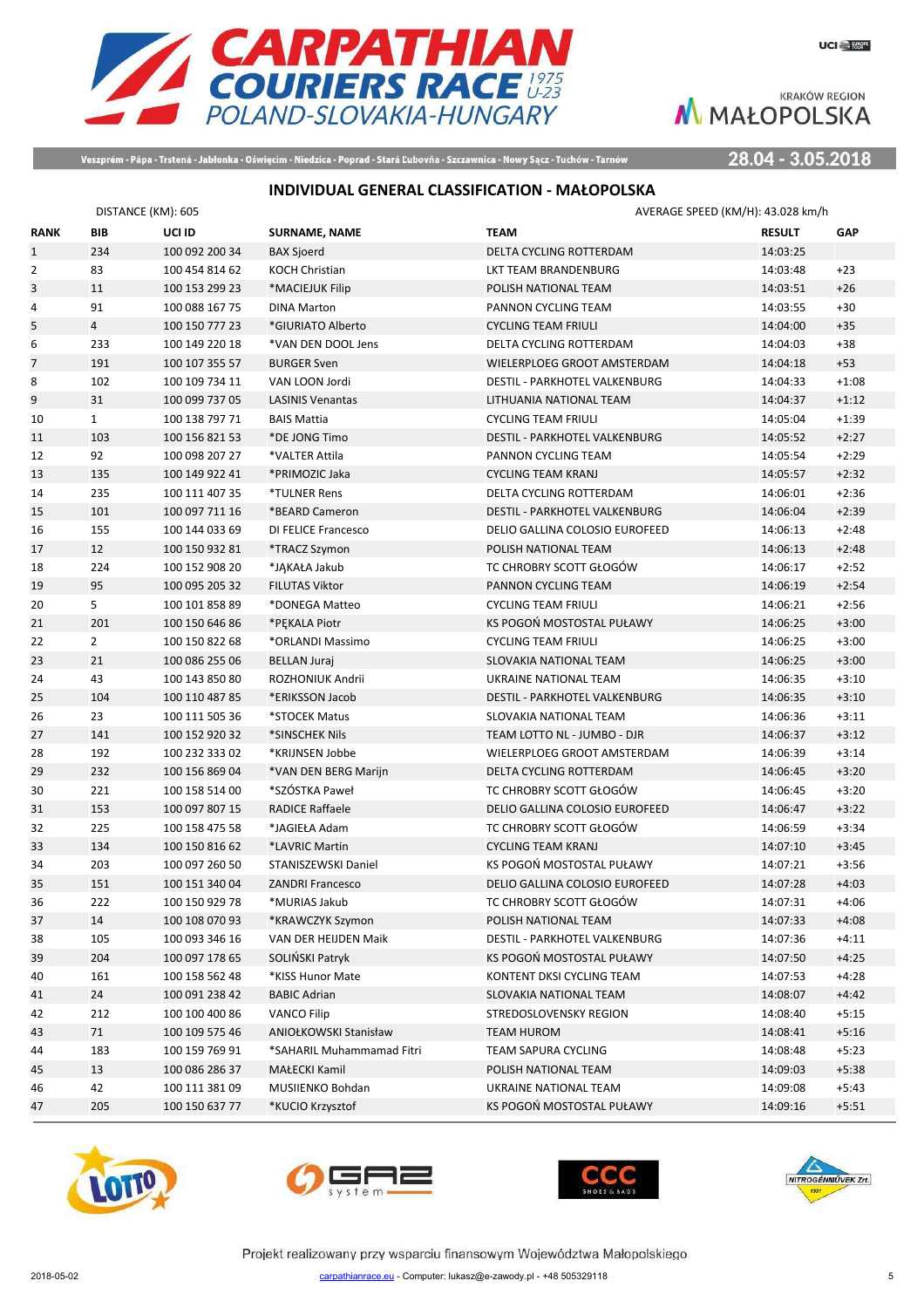

|    |                |                |                            | Veszprém - Pápa - Trstená - Jabłonka - Oświęcim - Niedzica - Poprad - Stará Ľubovňa - Szczawnica - Nowy Sącz - Tuchów - Tarnów | 28.04 - 3.05.2018 |          |
|----|----------------|----------------|----------------------------|--------------------------------------------------------------------------------------------------------------------------------|-------------------|----------|
| 48 | 123            | 100 161 452 28 | *BYSTRZYCKI Wojciech       | KK TARNOVIA TARNOWO PODGÓRNE                                                                                                   | 14:09:21          | $+5:56$  |
| 49 | 94             | 100 096 599 68 | <b>DINA Daniel</b>         | PANNON CYCLING TEAM                                                                                                            | 14:09:35          | $+6:10$  |
| 50 | 223            | 100 159 969 00 | <b>WOJTANEK Bartłomiej</b> | TC CHROBRY SCOTT GŁOGÓW                                                                                                        | 14:09:52          | $+6:27$  |
| 51 | 25             | 100 110 758 65 | *VLCAK Martin              | SLOVAKIA NATIONAL TEAM                                                                                                         | 14:09:56          | $+6:31$  |
| 52 | $\overline{3}$ | 100 151 318 79 | *BAIS Davide               | <b>CYCLING TEAM FRIULI</b>                                                                                                     | 14:09:58          | $+6:33$  |
| 53 | 84             | 100 157 680 39 | *TAEBLING Paul             | LKT TEAM BRANDENBURG                                                                                                           | 14:10:03          | $+6:38$  |
| 54 | 152            | 100 111 298 23 | <b>GALDOUNE Ahmed</b>      | DELIO GALLINA COLOSIO EUROFEED                                                                                                 | 14:10:11          | $+6:46$  |
| 55 | 132            | 100 153 322 46 | *CEMAZAR Nik               | <b>CYCLING TEAM KRANJ</b>                                                                                                      | 14:10:46          | $+7:21$  |
| 56 | 195            | 100 228 548 00 | STEINBUSCH Joep            | WIELERPLOEG GROOT AMSTERDAM                                                                                                    | 14:10:58          | $+7:33$  |
| 57 | 211            | 100 161 344 17 | *PODOLAK Patrik            | STREDOSLOVENSKY REGION                                                                                                         | 14:11:23          | $+7:58$  |
| 58 | 133            | 100 099 792 60 | *KVASINA Filip             | <b>CYCLING TEAM KRANJ</b>                                                                                                      | 14:11:32          | $+8:07$  |
| 59 | 231            | 100 155 088 66 | *HOPPEZAK Vincent          | DELTA CYCLING ROTTERDAM                                                                                                        | 14:12:14          | $+8:49$  |
| 60 | 175            | 100 158 486 69 | *MIGAS Dawid               | <b>GKS CARTUSIA BIKE ATELIER</b>                                                                                               | 14:12:25          | $+9:00$  |
| 61 | 154            | 100 150 801 47 | *PELI Flavio               | DELIO GALLINA COLOSIO EUROFEED                                                                                                 | 14:12:45          | $+9:20$  |
| 62 | 73             | 100 563 037 33 | *MANOWSKI Mateusz          | <b>TEAM HUROM</b>                                                                                                              | 14:12:46          | $+9:21$  |
| 63 | 181            | 100 091 472 82 | ZAKARIA Akmal Hakim        | TEAM SAPURA CYCLING                                                                                                            | 14:13:16          | $+9:51$  |
| 64 | 182            | 100 106 473 48 | MISBAH Muhsin Al Redha     | TEAM SAPURA CYCLING                                                                                                            | 14:13:22          | $+9:57$  |
| 65 | 22             | 100 097 706 11 | *OROS Samuel               | SLOVAKIA NATIONAL TEAM                                                                                                         | 14:13:33          | $+10:08$ |
| 66 | 122            | 100 158 491 74 | *KOSTAŃSKI Mateusz         | KK TARNOVIA TARNOWO PODGÓRNE                                                                                                   | 14:14:12          | $+10:47$ |
| 67 | 193            | 100 147 607 54 | *MOURIS Teun               | WIELERPLOEG GROOT AMSTERDAM                                                                                                    | 14:14:33          | $+11:08$ |
| 68 | 15             | 100 095 475 11 | <b>BOGUSŁAWSKI Marceli</b> | POLISH NATIONAL TEAM                                                                                                           | 14:16:50          | $+13:25$ |
| 69 | 113            | 100 153 346 70 | *ZUBRICKAS Romas           | KLAIPEDA CYCLING TEAM                                                                                                          | 14:16:51          | $+13:26$ |
| 70 | 125            | 100 155 594 87 | *BURCZAK Dawid             | KK TARNOVIA TARNOWO PODGÓRNE                                                                                                   | 14:16:56          | $+13:31$ |
| 71 | 61             | 100 095 006 27 | <b>MORICZ Daniel</b>       | KOBANYA CYCLING TEAM                                                                                                           | 14:17:09          | $+13:44$ |
| 72 | 45             | 100 111 452 80 | *SHCHERBAN Vladyslav       | UKRAINE NATIONAL TEAM                                                                                                          | 14:17:30          | $+14:05$ |
| 73 | 144            | 100 138 043 93 | <b>VAN IERSEL Youri</b>    | TEAM LOTTO NL - JUMBO - DJR                                                                                                    | 14:17:32          | $+14:07$ |
| 74 | 124            | 100 524 944 61 | *ŁAMASZEWSKI Jan           | KK TARNOVIA TARNOWO PODGÓRNE                                                                                                   | 14:17:32          | $+14:07$ |
| 75 | 35             | 100 159 920 48 | *VAITAITIS Kestutis        | LITHUANIA NATIONAL TEAM                                                                                                        | 14:17:53          | $+14:28$ |
| 76 | 171            | 100 155 596 89 | *WISZNIEWSKI Kacper        | <b>GKS CARTUSIA BIKE ATELIER</b>                                                                                               | 14:18:31          | $+15:06$ |
| 77 | 202            | 100 093 371 41 | <b>GÓRECKI Patryk</b>      | KS POGOŃ MOSTOSTAL PUŁAWY                                                                                                      | 14:18:48          | $+15:23$ |
| 78 | 63             | 100 150 842 88 | *ISTLSTEKKER Zsolt         | KOBANYA CYCLING TEAM                                                                                                           | 14:19:35          | $+16:10$ |
| 79 | 93             | 100 112 209 61 | *SZABO Miklos              | PANNON CYCLING TEAM                                                                                                            | 14:19:48          | $+16:23$ |
| 80 | 111            | 100 101 703 31 | <b>BENIUSIS Justas</b>     | KLAIPEDA CYCLING TEAM                                                                                                          | 14:20:35          | $+17:10$ |
| 81 | 194            | 100 228 620 72 | <b>KROEZE Thimo</b>        | WIELERPLOEG GROOT AMSTERDAM                                                                                                    | 14:20:36          | $+17:11$ |
| 82 | 44             | 100 161 064 28 | *SHEVCHENKO Oleksandr      | UKRAINE NATIONAL TEAM                                                                                                          | 14:22:26          | $+19:01$ |
| 83 | 162            | 100 236 495 90 | <b>SZENTPETERI Andras</b>  | KONTENT DKSI CYCLING TEAM                                                                                                      | 14:22:31          | $+19:06$ |
| 84 | 131            | 100 138 157 13 | <b>COTAR Luka</b>          | <b>CYCLING TEAM KRANJ</b>                                                                                                      | 14:23:45          | $+20:20$ |
| 85 | 112            | 100 108 067 90 | *ADOMAITIS Rojus           | KLAIPEDA CYCLING TEAM                                                                                                          | 14:33:00          | $+29:35$ |
| 86 | 215            | 100 157 829 91 | <b>HLOZA Michal</b>        | STREDOSLOVENSKY REGION                                                                                                         | 14:34:39          | $+31:14$ |
| 87 | 172            | 100 484 464 30 | *KRUKOWSKI Jan             | <b>GKS CARTUSIA BIKE ATELIER</b>                                                                                               | 14:39:56          | $+36:31$ |
|    |                |                |                            |                                                                                                                                |                   |          |

### **CLASSIFICATION OF COMPETITORS 19-20 YEARS - NITROGENMUVEK**

| <b>RANK</b>  | <b>BIB</b> | UCI ID         | <b>SURNAME, NAME</b>  | <b>TEAM</b>                   | <b>RESULT</b> | <b>GAP</b> |
|--------------|------------|----------------|-----------------------|-------------------------------|---------------|------------|
| $\mathbf{1}$ | 11         | 100 153 299 23 | <b>MACIEJUK Filip</b> | POLISH NATIONAL TEAM          | 14:03:51      |            |
| 2            | 4          | 100 150 777 23 | GIURIATO Alberto      | <b>CYCLING TEAM FRIULI</b>    | 14:04:00      | $+9$       |
| 3            | 233        | 100 149 220 18 | VAN DEN DOOL Jens     | DELTA CYCLING ROTTERDAM       | 14:04:03      | $+12$      |
| 4            | 103        | 100 156 821 53 | DE JONG Timo          | DESTIL - PARKHOTEL VALKENBURG | 14:05:52      | $+2:01$    |
| 5            | 92         | 100 098 207 27 | <b>VALTER Attila</b>  | PANNON CYCLING TEAM           | 14:05:54      | $+2:03$    |
| 6            | 135        | 100 149 922 41 | PRIMOZIC Jaka         | <b>CYCLING TEAM KRANJ</b>     | 14:05:57      | $+2:06$    |
|              | 235        | 100 111 407 35 | <b>TULNER Rens</b>    | DELTA CYCLING ROTTERDAM       | 14:06:01      | $+2:10$    |







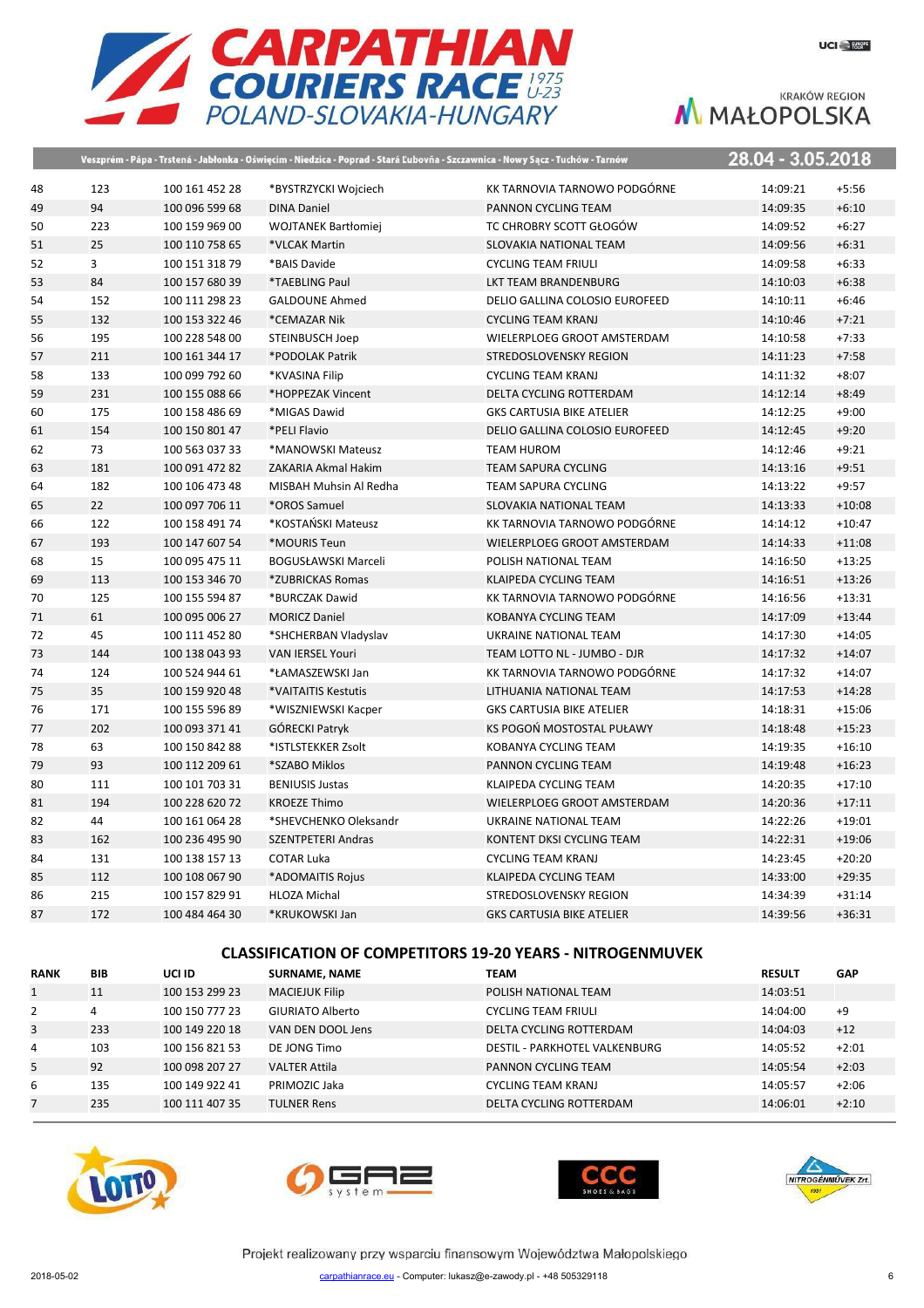

|    |                |                |                            | Veszprém - Pápa - Trstená - Jabłonka - Oświęcim - Niedzica - Poprad - Stará Ľubovňa - Szczawnica - Nowy Sącz - Tuchów - Tarnów | 28.04 - 3.05.2018 |          |
|----|----------------|----------------|----------------------------|--------------------------------------------------------------------------------------------------------------------------------|-------------------|----------|
| 8  | 101            | 100 097 711 16 | <b>BEARD Cameron</b>       | DESTIL - PARKHOTEL VALKENBURG                                                                                                  | 14:06:04          | $+2:13$  |
| 9  | 12             | 100 150 932 81 | <b>TRACZ Szymon</b>        | POLISH NATIONAL TEAM                                                                                                           | 14:06:13          | $+2:22$  |
| 10 | 224            | 100 152 908 20 | JAKAŁA Jakub               | TC CHROBRY SCOTT GŁOGÓW                                                                                                        | 14:06:17          | $+2:26$  |
| 11 | 5              | 100 101 858 89 | <b>DONEGA Matteo</b>       | <b>CYCLING TEAM FRIULI</b>                                                                                                     | 14:06:21          | $+2:30$  |
| 12 | 201            | 100 150 646 86 | PEKALA Piotr               | KS POGOŃ MOSTOSTAL PUŁAWY                                                                                                      | 14:06:25          | $+2:34$  |
| 13 | $\overline{2}$ | 100 150 822 68 | <b>ORLANDI Massimo</b>     | <b>CYCLING TEAM FRIULI</b>                                                                                                     | 14:06:25          | $+2:34$  |
| 14 | 104            | 100 110 487 85 | ERIKSSON Jacob             | DESTIL - PARKHOTEL VALKENBURG                                                                                                  | 14:06:35          | $+2:44$  |
| 15 | 23             | 100 111 505 36 | <b>STOCEK Matus</b>        | SLOVAKIA NATIONAL TEAM                                                                                                         | 14:06:36          | $+2:45$  |
| 16 | 141            | 100 152 920 32 | <b>SINSCHEK Nils</b>       | TEAM LOTTO NL - JUMBO - DJR                                                                                                    | 14:06:37          | $+2:46$  |
| 17 | 192            | 100 232 333 02 | <b>KRIJNSEN Jobbe</b>      | WIELERPLOEG GROOT AMSTERDAM                                                                                                    | 14:06:39          | $+2:48$  |
| 18 | 232            | 100 156 869 04 | VAN DEN BERG Marijn        | DELTA CYCLING ROTTERDAM                                                                                                        | 14:06:45          | $+2:54$  |
| 19 | 221            | 100 158 514 00 | SZÓSTKA Paweł              | TC CHROBRY SCOTT GŁOGÓW                                                                                                        | 14:06:45          | $+2:54$  |
| 20 | 225            | 100 158 475 58 | JAGIEŁA Adam               | TC CHROBRY SCOTT GŁOGÓW                                                                                                        | 14:06:59          | $+3:08$  |
| 21 | 134            | 100 150 816 62 | <b>LAVRIC Martin</b>       | <b>CYCLING TEAM KRANJ</b>                                                                                                      | 14:07:10          | $+3:19$  |
| 22 | 222            | 100 150 929 78 | <b>MURIAS Jakub</b>        | TC CHROBRY SCOTT GŁOGÓW                                                                                                        | 14:07:31          | $+3:40$  |
| 23 | 14             | 100 108 070 93 | <b>KRAWCZYK Szymon</b>     | POLISH NATIONAL TEAM                                                                                                           | 14:07:33          | $+3:42$  |
| 24 | 161            | 100 158 562 48 | <b>KISS Hunor Mate</b>     | KONTENT DKSI CYCLING TEAM                                                                                                      | 14:07:53          | $+4:02$  |
| 25 | 183            | 100 159 769 91 | SAHARIL Muhammamad Fitri   | <b>TEAM SAPURA CYCLING</b>                                                                                                     | 14:08:48          | $+4:57$  |
| 26 | 205            | 100 150 637 77 | KUCIO Krzysztof            | KS POGOŃ MOSTOSTAL PUŁAWY                                                                                                      | 14:09:16          | $+5:25$  |
| 27 | 123            | 100 161 452 28 | <b>BYSTRZYCKI Wojciech</b> | KK TARNOVIA TARNOWO PODGÓRNE                                                                                                   | 14:09:21          | $+5:30$  |
| 28 | 25             | 100 110 758 65 | <b>VLCAK Martin</b>        | SLOVAKIA NATIONAL TEAM                                                                                                         | 14:09:56          | $+6:05$  |
| 29 | 3              | 100 151 318 79 | <b>BAIS Davide</b>         | <b>CYCLING TEAM FRIULI</b>                                                                                                     | 14:09:58          | $+6:07$  |
| 30 | 84             | 100 157 680 39 | <b>TAEBLING Paul</b>       | LKT TEAM BRANDENBURG                                                                                                           | 14:10:03          | $+6:12$  |
| 31 | 132            | 100 153 322 46 | <b>CEMAZAR Nik</b>         | <b>CYCLING TEAM KRANJ</b>                                                                                                      | 14:10:46          | $+6:55$  |
| 32 | 211            | 100 161 344 17 | PODOLAK Patrik             | STREDOSLOVENSKY REGION                                                                                                         | 14:11:23          | $+7:32$  |
| 33 | 133            | 100 099 792 60 | <b>KVASINA Filip</b>       | <b>CYCLING TEAM KRANJ</b>                                                                                                      | 14:11:32          | $+7:41$  |
| 34 | 231            | 100 155 088 66 | <b>HOPPEZAK Vincent</b>    | DELTA CYCLING ROTTERDAM                                                                                                        | 14:12:14          | $+8:23$  |
| 35 | 175            | 100 158 486 69 | <b>MIGAS Dawid</b>         | <b>GKS CARTUSIA BIKE ATELIER</b>                                                                                               | 14:12:25          | $+8:34$  |
| 36 | 154            | 100 150 801 47 | PELI Flavio                | DELIO GALLINA COLOSIO EUROFEED                                                                                                 | 14:12:45          | $+8:54$  |
| 37 | 73             | 100 563 037 33 | <b>MANOWSKI Mateusz</b>    | <b>TEAM HUROM</b>                                                                                                              | 14:12:46          | $+8:55$  |
| 38 | 22             | 100 097 706 11 | <b>OROS Samuel</b>         | SLOVAKIA NATIONAL TEAM                                                                                                         | 14:13:33          | $+9:42$  |
| 39 | 122            | 100 158 491 74 | <b>KOSTAŃSKI Mateusz</b>   | KK TARNOVIA TARNOWO PODGÓRNE                                                                                                   | 14:14:12          | $+10:21$ |
| 40 | 193            | 100 147 607 54 | <b>MOURIS Teun</b>         | WIELERPLOEG GROOT AMSTERDAM                                                                                                    | 14:14:33          | $+10:42$ |
| 41 | 113            | 100 153 346 70 | <b>ZUBRICKAS Romas</b>     | KLAIPEDA CYCLING TEAM                                                                                                          | 14:16:51          | $+13:00$ |
| 42 | 125            | 100 155 594 87 | <b>BURCZAK Dawid</b>       | KK TARNOVIA TARNOWO PODGÓRNE                                                                                                   | 14:16:56          | $+13:05$ |
| 43 | 45             | 100 111 452 80 | SHCHERBAN Vladyslav        | UKRAINE NATIONAL TEAM                                                                                                          | 14:17:30          | $+13.39$ |
| 44 | 124            | 100 524 944 61 | ŁAMASZEWSKI Jan            | KK TARNOVIA TARNOWO PODGÓRNE                                                                                                   | 14:17:32          | $+13:41$ |
| 45 | 35             | 100 159 920 48 | <b>VAITAITIS Kestutis</b>  | LITHUANIA NATIONAL TEAM                                                                                                        | 14:17:53          | $+14:02$ |
| 46 | 171            | 100 155 596 89 | WISZNIEWSKI Kacper         | <b>GKS CARTUSIA BIKE ATELIER</b>                                                                                               | 14:18:31          | $+14:40$ |
| 47 | 63             | 100 150 842 88 | <b>ISTLSTEKKER Zsolt</b>   | KOBANYA CYCLING TEAM                                                                                                           | 14:19:35          | $+15:44$ |
| 48 | 93             | 100 112 209 61 | <b>SZABO Miklos</b>        | PANNON CYCLING TEAM                                                                                                            | 14:19:48          | $+15:57$ |
| 49 | 44             | 100 161 064 28 | SHEVCHENKO Oleksandr       | UKRAINE NATIONAL TEAM                                                                                                          | 14:22:26          | $+18:35$ |
| 50 | 112            | 100 108 067 90 | <b>ADOMAITIS Rojus</b>     | KLAIPEDA CYCLING TEAM                                                                                                          | 14:33:00          | $+29:09$ |
| 51 | 172            | 100 484 464 30 | <b>KRUKOWSKI Jan</b>       | <b>GKS CARTUSIA BIKE ATELIER</b>                                                                                               | 14:39:56          | $+36:05$ |
|    |                |                |                            |                                                                                                                                |                   |          |

### **TEAM CLASSIFICATION LOTTO**

| <b>RANK</b> | <b>CODE</b> | TEAM                    | <b>COUNTRY</b> | <b>RESULT</b> | <b>GAP</b> |
|-------------|-------------|-------------------------|----------------|---------------|------------|
|             | <b>FRI</b>  | CYCLING TEAM FRIULI     | <b>ITA</b>     | 42:12:29      |            |
|             | DCR.        | DELTA CYCLING ROTTERDAM | <b>NED</b>     | 42:13:42      | $+1:13$    |
| 3           | POL         | POLISH NATIONAL TEAM    | POL            | 42:15:53      | $+3:24$    |







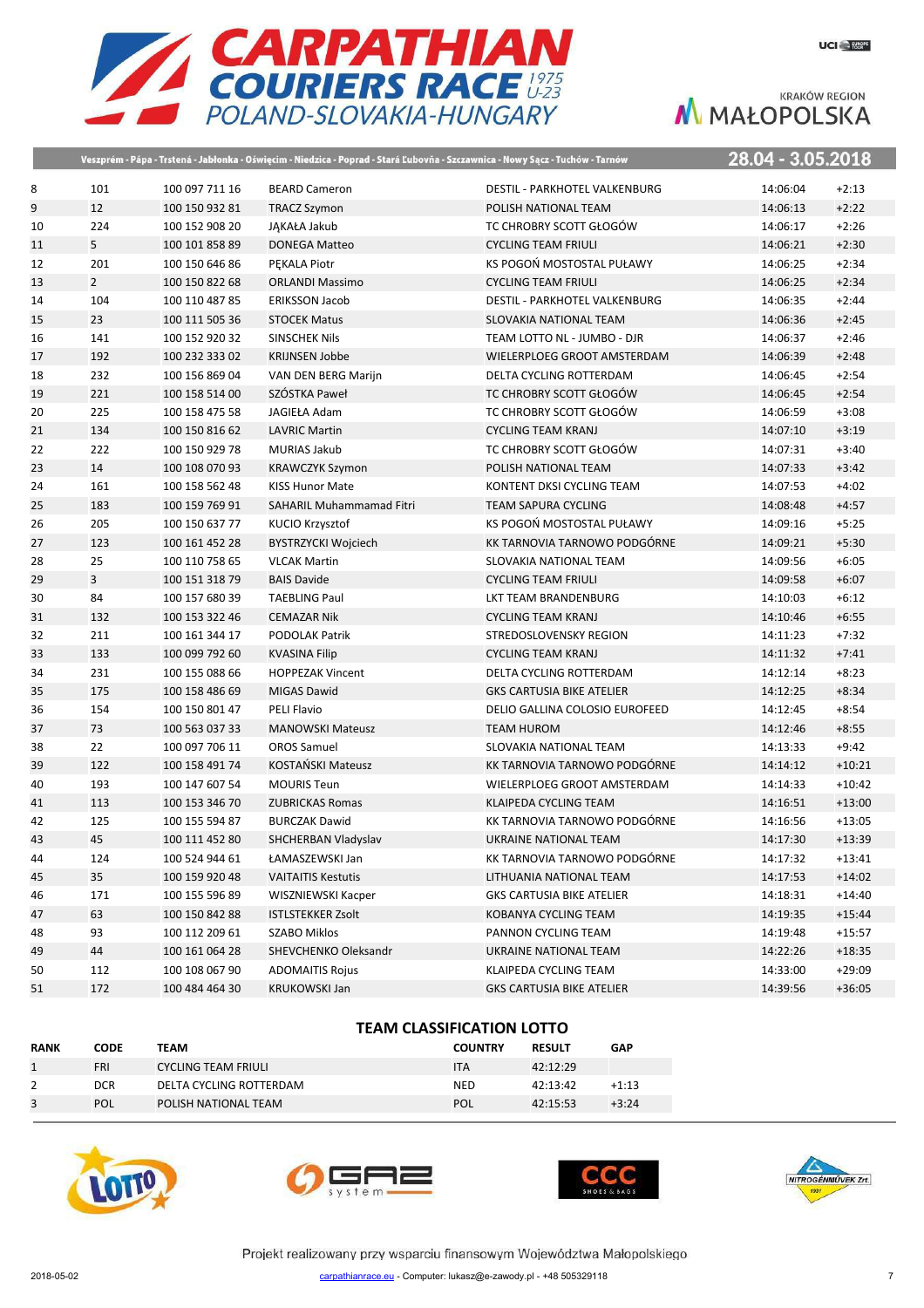

## Veszprém - Pápa - Trstená - Jabłonka - Oświęcim - Niedzica - Poprad - Stará Ľubovňa - Szczawnica - Nowy Sącz - Tuchów - Tarnów

28.04 - 3.05.2018

| 4              | <b>PNN</b> | PANNON CYCLING TEAM              | HUN        | 42:16:03 | $+3:34$  |
|----------------|------------|----------------------------------|------------|----------|----------|
| 5              | <b>DES</b> | DESTIL - PARKHOTEL VALKENBURG    | <b>NED</b> | 42:16:42 | $+4:13$  |
| 6              | <b>DEL</b> | DELIO GALLINA COLOSIO EUROFEED   | <b>ITA</b> | 42:18:00 | $+5:31$  |
| $\overline{7}$ | <b>CHR</b> | TC CHROBRY SCOTT GŁOGÓW          | POL        | 42:19:35 | $+7:06$  |
| 8              | <b>POG</b> | KS POGOŃ MOSTOSTAL PUŁAWY        | POL        | 42:20:52 | $+8:23$  |
| 9              | <b>SVK</b> | SLOVAKIA NATIONAL TEAM           | <b>SVK</b> | 42:21:09 | $+8:40$  |
| 10             | <b>CCK</b> | <b>CYCLING TEAM KRANJ</b>        | <b>SLO</b> | 42:21:59 | $+9:30$  |
| 11             | <b>WIE</b> | WIELERPLOEG GROOT AMSTERDAM      | <b>NED</b> | 42:22:09 | $+9:40$  |
| 12             | <b>TAR</b> | KK TARNOVIA TARNOWO PODGÓRNE     | POL        | 42:28:49 | $+16:20$ |
| 13             | <b>UKR</b> | UKRAINE NATIONAL TEAM            | <b>UKR</b> | 42:31:04 | $+18:35$ |
| 14             | <b>TSC</b> | TEAM SAPURA CYCLING              | <b>MAS</b> | 42:35:27 | $+22:58$ |
| 15             | <b>SSR</b> | STREDOSLOVENSKY REGION           | <b>SVK</b> | 42:47:08 | $+34:39$ |
| 16             | KCT        | KLAIPEDA CYCLING TEAM            | LTU        | 43:04:28 | $+51:59$ |
| 17             | <b>GKS</b> | <b>GKS CARTUSIA BIKE ATELIER</b> | POL        | 43:05:03 | $+52:34$ |
|                |            |                                  |            |          |          |

### **POINT CLASSIFICATION - GAZ-SYSTEM**

| <b>RANK</b>    | <b>BIB</b>     | <b>SURNAME, NAME</b>         | <b>TEAM</b>                          | <b>POINTS</b> |
|----------------|----------------|------------------------------|--------------------------------------|---------------|
| $\mathbf{1}$   | 155            | <b>DI FELICE Francesco</b>   | DELIO GALLINA COLOSIO EUROFEED       | 76            |
| $\overline{2}$ | 83             | <b>KOCH Christian</b>        | LKT TEAM BRANDENBURG                 | 71            |
| 3              | 191            | <b>BURGER Sven</b>           | WIELERPLOEG GROOT AMSTERDAM          | 64            |
| 4              | 152            | <b>GALDOUNE Ahmed</b>        | DELIO GALLINA COLOSIO EUROFEED       | 61            |
| 5              | 234            | <b>BAX Sjoerd</b>            | DELTA CYCLING ROTTERDAM              | 57            |
| 6              | $\mathbf{1}$   | <b>BAIS Mattia</b>           | <b>CYCLING TEAM FRIULI</b>           | 55            |
| $\overline{7}$ | 13             | <b>MAŁECKI Kamil</b>         | POLISH NATIONAL TEAM                 | 50            |
| 8              | 91             | <b>DINA Marton</b>           | PANNON CYCLING TEAM                  | 49            |
| 9              | 14             | <b>KRAWCZYK Szymon</b>       | POLISH NATIONAL TEAM                 | 43            |
| 10             | 125            | <b>BURCZAK Dawid</b>         | KK TARNOVIA TARNOWO PODGÓRNE         | 40            |
| 11             | 233            | VAN DEN DOOL Jens            | DELTA CYCLING ROTTERDAM              | 37            |
| 12             | 221            | SZÓSTKA Paweł                | TC CHROBRY SCOTT GŁOGÓW              | 36            |
| 13             | 11             | <b>MACIEJUK Filip</b>        | POLISH NATIONAL TEAM                 | 35            |
| 14             | 102            | VAN LOON Jordi               | DESTIL - PARKHOTEL VALKENBURG        | 34            |
| 15             | 71             | <b>ANIOŁKOWSKI Stanisław</b> | <b>TEAM HUROM</b>                    | 34            |
| 16             | 232            | VAN DEN BERG Marijn          | <b>DELTA CYCLING ROTTERDAM</b>       | 33            |
| 17             | 5              | <b>DONEGA Matteo</b>         | <b>CYCLING TEAM FRIULI</b>           | 31            |
| 18             | 135            | PRIMOZIC Jaka                | <b>CYCLING TEAM KRANJ</b>            | 26            |
| 19             | 31             | <b>LASINIS Venantas</b>      | LITHUANIA NATIONAL TEAM              | 24            |
| 20             | 4              | <b>GIURIATO Alberto</b>      | <b>CYCLING TEAM FRIULI</b>           | 24            |
| 21             | 15             | <b>BOGUSŁAWSKI Marceli</b>   | POLISH NATIONAL TEAM                 | 23            |
| 22             | 23             | <b>STOCEK Matus</b>          | SLOVAKIA NATIONAL TEAM               | 22            |
| 23             | 92             | <b>VALTER Attila</b>         | PANNON CYCLING TEAM                  | 22            |
| 24             | 103            | DE JONG Timo                 | <b>DESTIL - PARKHOTEL VALKENBURG</b> | 20            |
| 25             | $\overline{2}$ | <b>ORLANDI Massimo</b>       | <b>CYCLING TEAM FRIULI</b>           | 20            |
| 26             | 195            | <b>STEINBUSCH Joep</b>       | WIELERPLOEG GROOT AMSTERDAM          | 20            |
| 27             | 133            | <b>KVASINA Filip</b>         | <b>CYCLING TEAM KRANJ</b>            | 20            |
| 28             | 141            | <b>SINSCHEK Nils</b>         | TEAM LOTTO NL - JUMBO - DJR          | 19            |
| 29             | 175            | <b>MIGAS Dawid</b>           | <b>GKS CARTUSIA BIKE ATELIER</b>     | 19            |
| 30             | 45             | SHCHERBAN Vladyslav          | UKRAINE NATIONAL TEAM                | 18            |
| 31             | 21             | <b>BELLAN Juraj</b>          | <b>SLOVAKIA NATIONAL TEAM</b>        | 17            |
| 32             | 153            | <b>RADICE Raffaele</b>       | DELIO GALLINA COLOSIO EUROFEED       | 16            |







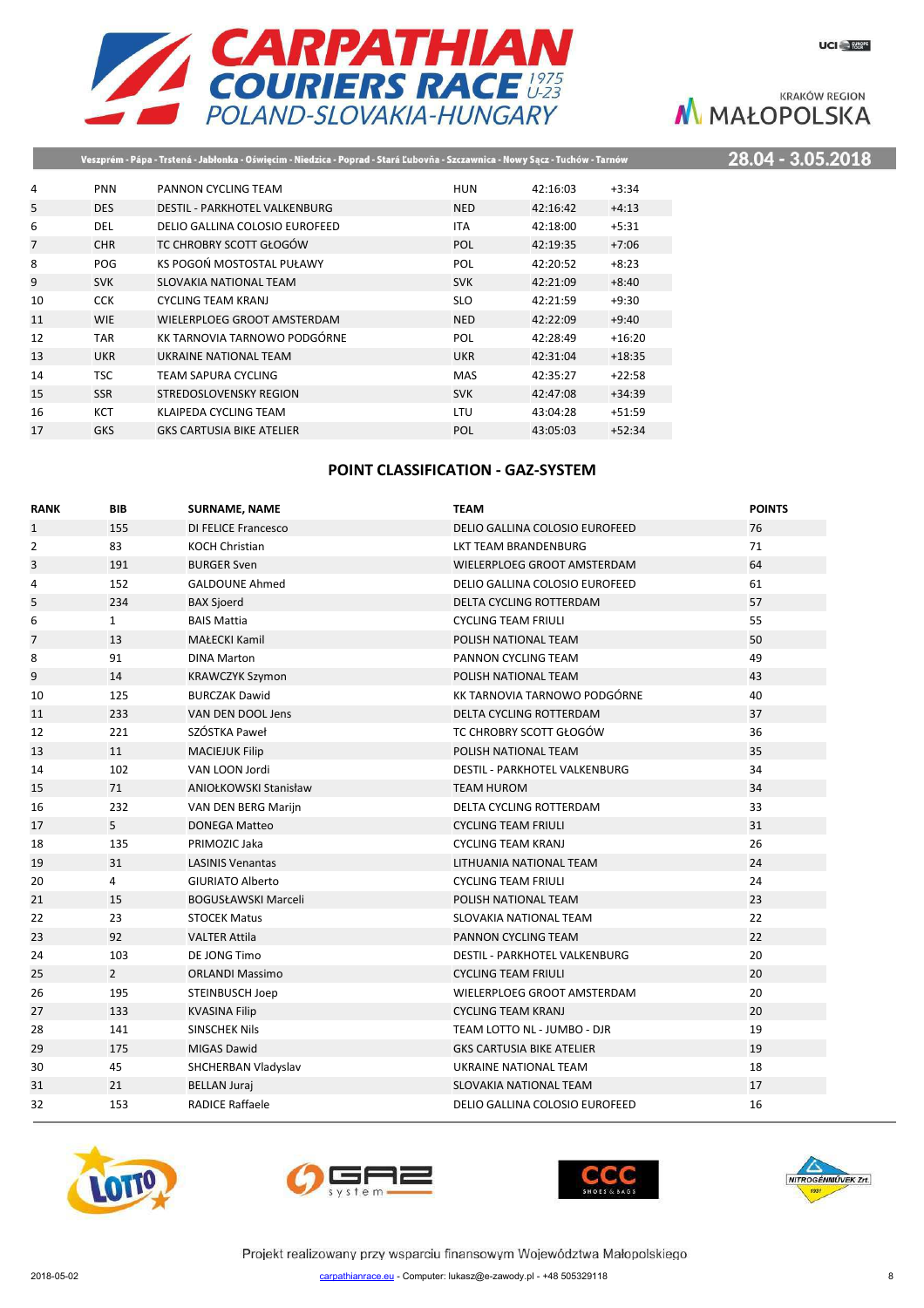

 $\overline{8}$ 

**KRAKÓW REGION** M MAŁOPOLSKA

|    |     |                         | Veszprém - Pápa - Trstená - Jabłonka - Oświęcim - Niedzica - Poprad - Stará Ľubovňa - Szczawnica - Nowy Sącz - Tuchów - Tarnów | 28.04 - 3.05.201 |
|----|-----|-------------------------|--------------------------------------------------------------------------------------------------------------------------------|------------------|
| 33 | 144 | <b>VAN IERSEL Youri</b> | TEAM LOTTO NL - JUMBO - DJR                                                                                                    | 16               |
| 34 | 12  |                         | POLISH NATIONAL TEAM                                                                                                           | 13               |
|    |     | <b>TRACZ Szymon</b>     |                                                                                                                                |                  |
| 35 | 201 | PEKALA Piotr            | KS POGOŃ MOSTOSTAL PUŁAWY                                                                                                      | 13               |
| 36 | 151 | <b>ZANDRI Francesco</b> | DELIO GALLINA COLOSIO EUROFEED                                                                                                 | 12               |
| 37 | 3   | <b>BAIS Davide</b>      | <b>CYCLING TEAM FRIULI</b>                                                                                                     | 9                |
| 38 | 212 | <b>VANCO Filip</b>      | STREDOSLOVENSKY REGION                                                                                                         | 9                |
| 39 | 43  | ROZHONIUK Andrii        | UKRAINE NATIONAL TEAM                                                                                                          | 8                |
| 40 | 222 | <b>MURIAS Jakub</b>     | TC CHROBRY SCOTT GŁOGÓW                                                                                                        | 7                |
| 41 | 235 | <b>TULNER Rens</b>      | <b>DELTA CYCLING ROTTERDAM</b>                                                                                                 | 6                |
| 42 | 203 | STANISZEWSKI Daniel     | KS POGOŃ MOSTOSTAL PUŁAWY                                                                                                      | 5                |
| 43 | 101 | <b>BEARD Cameron</b>    | <b>DESTIL - PARKHOTEL VALKENBURG</b>                                                                                           | 5                |
| 44 | 24  | <b>BABIC Adrian</b>     | SLOVAKIA NATIONAL TEAM                                                                                                         | 5                |
| 45 | 131 | <b>COTAR Luka</b>       | <b>CYCLING TEAM KRANJ</b>                                                                                                      | 5                |
| 46 | 154 | PELI Flavio             | DELIO GALLINA COLOSIO EUROFEED                                                                                                 | 4                |
| 47 | 204 | SOLIŃSKI Patryk         | KS POGOŃ MOSTOSTAL PUŁAWY                                                                                                      | 3                |
| 48 | 132 | <b>CEMAZAR Nik</b>      | <b>CYCLING TEAM KRANJ</b>                                                                                                      | 3                |
| 49 | 193 | <b>MOURIS Teun</b>      | WIELERPLOEG GROOT AMSTERDAM                                                                                                    | $\overline{2}$   |
| 50 | 225 | JAGIEŁA Adam            | TC CHROBRY SCOTT GŁOGÓW                                                                                                        | 1                |

### **MOUNTAIN CLASSIFICATION - CCC**

| <b>RANK</b>    | <b>BIB</b>     | <b>SURNAME, NAME</b>    | <b>TEAM</b>                      | <b>POINTS</b>  |
|----------------|----------------|-------------------------|----------------------------------|----------------|
| $\mathbf{1}$   | $\mathbf{1}$   | <b>BAIS Mattia</b>      | <b>CYCLING TEAM FRIULI</b>       | 13             |
| $\overline{2}$ | 133            | <b>KVASINA Filip</b>    | <b>CYCLING TEAM KRANJ</b>        | 12             |
| 3              | 175            | <b>MIGAS Dawid</b>      | <b>GKS CARTUSIA BIKE ATELIER</b> | 8              |
| 4              | 91             | <b>DINA Marton</b>      | PANNON CYCLING TEAM              | 7              |
| 5              | 141            | <b>SINSCHEK Nils</b>    | TEAM LOTTO NL - JUMBO - DJR      | 6              |
| 6              | 92             | <b>VALTER Attila</b>    | PANNON CYCLING TEAM              | 5              |
| $\overline{7}$ | 45             | SHCHERBAN Vladyslav     | UKRAINE NATIONAL TEAM            | 4              |
| 8              | 191            | <b>BURGER Sven</b>      | WIELERPLOEG GROOT AMSTERDAM      | 3              |
| 9              | $\overline{4}$ | <b>GIURIATO Alberto</b> | <b>CYCLING TEAM FRIULI</b>       | $\overline{2}$ |
| 10             | 233            | VAN DEN DOOL Jens       | DELTA CYCLING ROTTERDAM          | 2              |
| 11             | 31             | <b>LASINIS Venantas</b> | LITHUANIA NATIONAL TEAM          | $\overline{2}$ |
| 12             | $\overline{2}$ | <b>ORLANDI Massimo</b>  | <b>CYCLING TEAM FRIULI</b>       | 2              |
| 13             | 153            | <b>RADICE Raffaele</b>  | DELIO GALLINA COLOSIO EUROFEED   | $\overline{2}$ |
| 14             | 195            | STEINBUSCH Joep         | WIELERPLOEG GROOT AMSTERDAM      | $\overline{2}$ |
| 15             | 234            | <b>BAX Sjoerd</b>       | DELTA CYCLING ROTTERDAM          | $\mathbf{1}$   |
| 16             | 11             | <b>MACIEJUK Filip</b>   | POLISH NATIONAL TEAM             | $\mathbf{1}$   |

### **SPRINT CLASSIFICATION - MAŁOPOLSKA ORGANIZACJA TURYSTYCZNA**

| <b>RANK</b>  | <b>BIB</b> | <b>SURNAME, NAME</b>  | <b>TEAM</b>                          | <b>POINTS</b> |
|--------------|------------|-----------------------|--------------------------------------|---------------|
| $\mathbf{1}$ | 11         | <b>MACIEJUK Filip</b> | POLISH NATIONAL TEAM                 | 6             |
| 2            |            | <b>BAIS Mattia</b>    | <b>CYCLING TEAM FRIULI</b>           | b             |
| 3            | 234        | <b>BAX Sjoerd</b>     | DELTA CYCLING ROTTERDAM              |               |
| 4            | 83         | <b>KOCH Christian</b> | LKT TEAM BRANDENBURG                 |               |
| 5            | 195        | STEINBUSCH Joep       | WIELERPLOEG GROOT AMSTERDAM          |               |
| 6            | 102        | VAN LOON Jordi        | <b>DESTIL - PARKHOTEL VALKENBURG</b> |               |
| 7            | 155        | DI FELICE Francesco   | DELIO GALLINA COLOSIO EUROFEED       |               |
| 8            | 13         | <b>MAŁECKI Kamil</b>  | POLISH NATIONAL TEAM                 |               |







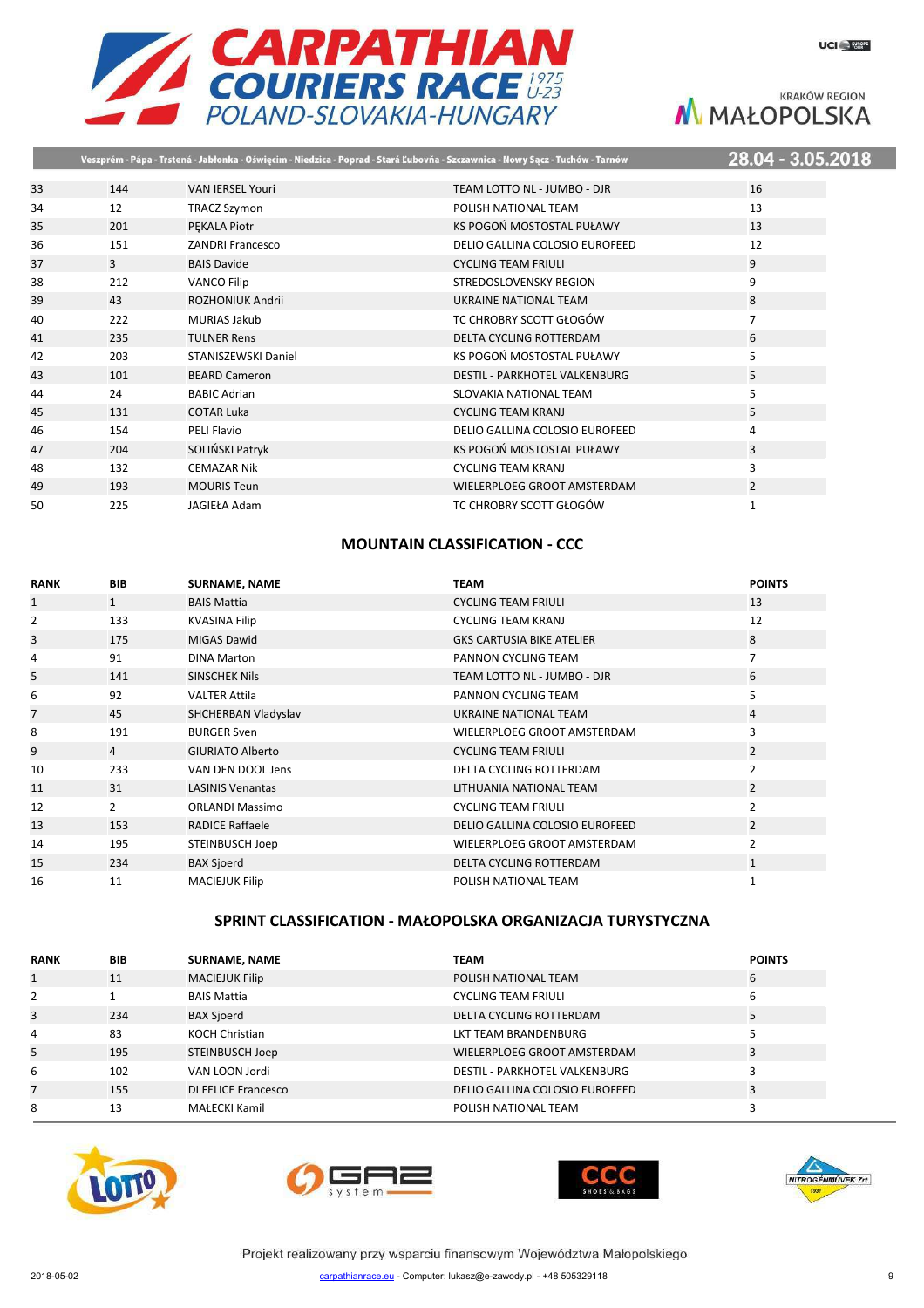

|    |     |                         | Veszprém - Pápa - Trstená - Jabłonka - Oświęcim - Niedzica - Poprad - Stará Ľubovňa - Szczawnica - Nowy Sącz - Tuchów - Tarnów | 28.04 - 3.05.2018 |  |
|----|-----|-------------------------|--------------------------------------------------------------------------------------------------------------------------------|-------------------|--|
|    |     |                         |                                                                                                                                |                   |  |
|    | 175 | MIGAS Dawid             | <b>GKS CARTUSIA BIKE ATELIER</b>                                                                                               | 3                 |  |
| 10 | 31  | <b>LASINIS Venantas</b> | LITHUANIA NATIONAL TEAM                                                                                                        |                   |  |
| 11 | 141 | <b>SINSCHEK Nils</b>    | TEAM LOTTO NL - JUMBO - DJR                                                                                                    |                   |  |
| 12 | 45  | SHCHERBAN Vladyslav     | UKRAINE NATIONAL TEAM                                                                                                          |                   |  |
| 13 | 133 | <b>KVASINA Filip</b>    | <b>CYCLING TEAM KRANJ</b>                                                                                                      |                   |  |
| 14 | 23  | <b>STOCEK Matus</b>     | SLOVAKIA NATIONAL TEAM                                                                                                         |                   |  |
| 15 | 203 | STANISZEWSKI Daniel     | KS POGOŃ MOSTOSTAL PUŁAWY                                                                                                      | $\mathbf{1}$      |  |
| 16 | 222 | <b>MURIAS Jakub</b>     | TC CHROBRY SCOTT GŁOGÓW                                                                                                        |                   |  |
| 17 | 181 | ZAKARIA Akmal Hakim     | <b>TEAM SAPURA CYCLING</b>                                                                                                     |                   |  |
|    |     |                         |                                                                                                                                |                   |  |

### **ORDER OF TECHNICAL CARS**

| <b>ORDER</b>   | <b>CODE</b> | <b>TEAM</b>                          | <b>COUNTRY</b> |
|----------------|-------------|--------------------------------------|----------------|
| 1              | <b>DCR</b>  | DELTA CYCLING ROTTERDAM              | <b>NED</b>     |
| $\overline{2}$ | <b>LKT</b>  | <b>LKT TEAM BRANDENBURG</b>          | <b>GER</b>     |
| 3              | <b>POL</b>  | POLISH NATIONAL TEAM                 | <b>POL</b>     |
| 4              | <b>PNN</b>  | PANNON CYCLING TEAM                  | <b>HUN</b>     |
| 5              | <b>FRI</b>  | <b>CYCLING TEAM FRIULI</b>           | <b>ITA</b>     |
| 6              | <b>WIE</b>  | WIELERPLOEG GROOT AMSTERDAM          | <b>NED</b>     |
| $\overline{7}$ | <b>DES</b>  | <b>DESTIL - PARKHOTEL VALKENBURG</b> | <b>NED</b>     |
| 8              | <b>LTU</b>  | LITHUANIA NATIONAL TEAM              | <b>LTU</b>     |
| 9              | <b>CCK</b>  | <b>CYCLING TEAM KRANJ</b>            | <b>SLO</b>     |
| 10             | <b>DEL</b>  | DELIO GALLINA COLOSIO EUROFEED       | <b>ITA</b>     |
| 11             | <b>CHR</b>  | TC CHROBRY SCOTT GŁOGÓW              | <b>POL</b>     |
| 12             | POG         | KS POGOŃ MOSTOSTAL PUŁAWY            | <b>POL</b>     |
| 13             | <b>SVK</b>  | SLOVAKIA NATIONAL TEAM               | <b>SVK</b>     |
| 14             | <b>UKR</b>  | UKRAINE NATIONAL TEAM                | <b>UKR</b>     |
| 15             | DJR.        | TEAM LOTTO NL - JUMBO - DJR          | <b>NED</b>     |
| 16             | <b>KDC</b>  | KONTENT DKSI CYCLING TEAM            | <b>HUN</b>     |
| 17             | <b>SSR</b>  | STREDOSLOVENSKY REGION               | <b>SVK</b>     |
| 18             | <b>THU</b>  | <b>TEAM HUROM</b>                    | <b>POL</b>     |
| 19             | <b>TSC</b>  | <b>TEAM SAPURA CYCLING</b>           | <b>MAS</b>     |
| 20             | <b>TAR</b>  | KK TARNOVIA TARNOWO PODGÓRNE         | <b>POL</b>     |
| 21             | <b>GKS</b>  | <b>GKS CARTUSIA BIKE ATELIER</b>     | <b>POL</b>     |
| 22             | <b>KCT</b>  | KLAIPEDA CYCLING TEAM                | <b>LTU</b>     |
| 23             | <b>KBN</b>  | KOBANYA CYCLING TEAM                 | <b>HUN</b>     |
|                |             |                                      |                |

President of the Commissaires Panel: Ness Inger







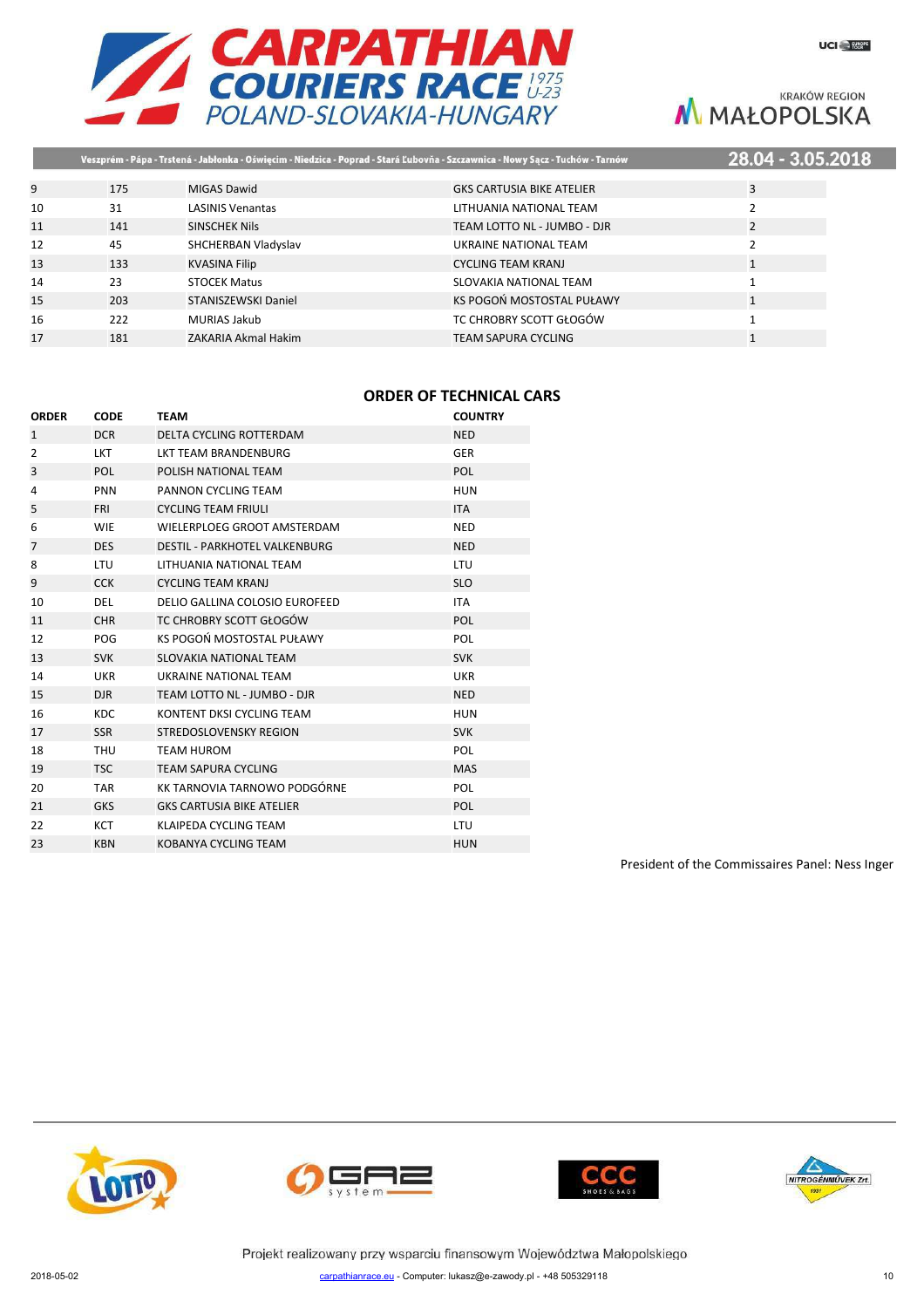**KRAKÓW REGION** 



M MAŁOPOLSKA

28.04 - 3.05.2018

Veszprém - Pápa - Trstená - Jabłonka - Oświęcim - Niedzica - Poprad - Stará Ľubovňa - Szczawnica - Nowy Sącz - Tuchów - Tarnów

**JERSEY HOLDERS AFTER STAGE 5**

# **INDIVIDUAL GENERAL CLASSIFICATION - white** ALMANDROLSKA

### **POINT CLASSIFICATION - black**



**MOUNTAIN CLASSIFICATION - orange**



### **SPRINT CLASSIFICATION - pink**

### **CLASSIFICATION OF COMPETITORS 19-20 YEARS - blue**





**Di Felice Francesco (155) DELIO GALLINA COLOSIO EUROFEED**

**CCC**

**Bais Mattia (1) CYCLING TEAM FRIULI**

## **MAŁOPOLSKA ORG ORGANIZACJA TURYSTYCZNA**

**Maciejuk Filip (11) POLISH NATIONAL TEAM**

### **NITROGENMUVEK**

**Maciejuk Filip (11) POLISH NATIONAL TEAM** Jersey wearer: **GIURIATO Alberto (4) CYCLING TEAM FRIULI**

NITROGÉNMŰVEK Zrt.







Projekt realizowany przy wsparciu finansowym Województwa Małopolskiego carpathianrace.eu - Computer: lukasz@e-zawody.pl - +48 505329118 2018-05-02 carpa

**MAŁOPOLSKA**

**GAZ-SYSTEM**

**Bax Sjoerd (234) DELTA CYCLING ROTTERDAM**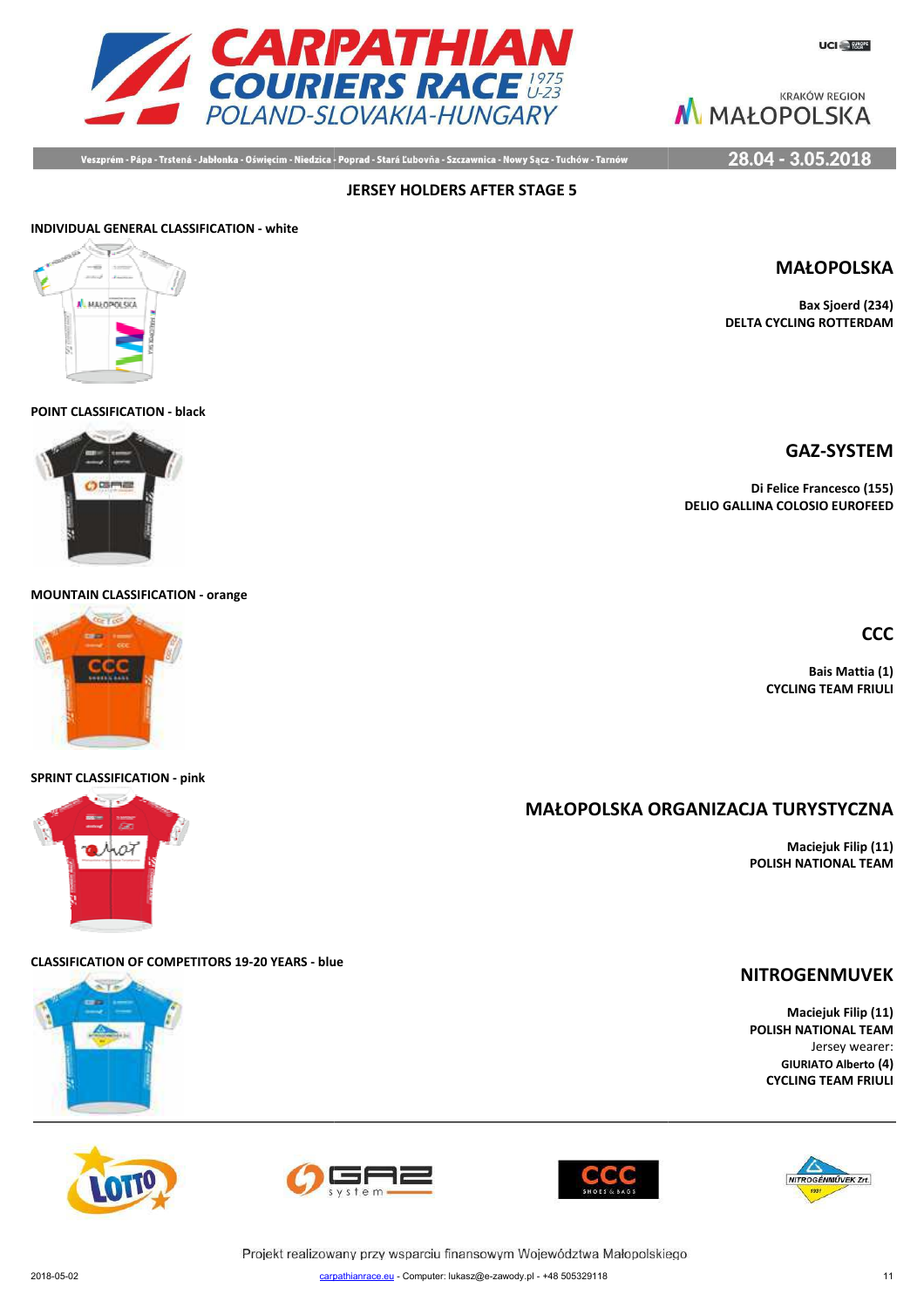

Veszprém - Pápa - Trstená - Jabłonka - Oświęcim - Niedzica - Poprad - Stará Ľubovňa - Szczawnica - Nowy Sącz - Tuchów - Tarnów

### 28.04 - 3.05.2018

### **RESUME CLASSIFICATIONS**

### **INDIVIDUAL GENERAL CLASSIFICATION**

| <b>RANK</b> | BIB            | <b>SURNAME, NAME</b>    | <b>TEAM</b> | <b>GAP</b> |
|-------------|----------------|-------------------------|-------------|------------|
| 1           | 234            | <b>BAX Sjoerd</b>       | <b>DCR</b>  |            |
| 2           | 83             | <b>KOCH Christian</b>   | LKT         | $+23$      |
| 3           | 11             | *MACIEJUK Filip         | POL         | $+26$      |
| 4           | 91             | <b>DINA Marton</b>      | <b>PNN</b>  | +30        |
| 5           | 4              | *GIURIATO Alberto       | FRI         | $+35$      |
| 6           | 233            | *VAN DEN DOOL Jens      | <b>DCR</b>  | $+38$      |
| 7           | 191            | <b>BURGER Sven</b>      | <b>WIE</b>  | $+53$      |
| 8           | 102            | VAN LOON Jordi          | <b>DES</b>  | $+1:08$    |
| 9           | 31             | <b>LASINIS Venantas</b> | LTU         | $+1:12$    |
| 10          | $\mathbf{1}$   | <b>BAIS Mattia</b>      | FRI         | $+1:39$    |
| 11          | 103            | *DE JONG Timo           | DES         | $+2:27$    |
| 12          | 92             | *VALTER Attila          | PNN         | $+2:29$    |
| 13          | 135            | *PRIMOZIC Jaka          | <b>CCK</b>  | $+2:32$    |
| 14          | 235            | *TULNER Rens            | <b>DCR</b>  | $+2:36$    |
| 15          | 101            | *BEARD Cameron          | <b>DES</b>  | $+2:39$    |
| 16          | 155            | DI FELICE Francesco     | DEL         | $+2:48$    |
| 17          | 12             | *TRACZ Szymon           | POL         | $+2:48$    |
| 18          | 224            | *JĄKAŁA Jakub           | <b>CHR</b>  | $+2:52$    |
| 19          | 95             | <b>FILUTAS Viktor</b>   | PNN         | $+2:54$    |
| 20          | 5              | *DONEGA Matteo          | <b>FRI</b>  | $+2:56$    |
| 21          | 201            | *PEKALA Piotr           | <b>POG</b>  | $+3:00$    |
| 22          | $\overline{2}$ | *ORLANDI Massimo        | FRI         | $+3:00$    |
| 23          | 21             | <b>BELLAN Juraj</b>     | <b>SVK</b>  | $+3:00$    |
| 24          | 43             | ROZHONIUK Andrii        | UKR         | $+3:10$    |
| 25          | 104            | *ERIKSSON Jacob         | <b>DES</b>  | $+3:10$    |
| 26          | 23             | *STOCEK Matus           | <b>SVK</b>  | $+3:11$    |
| 27          | 141            | *SINSCHEK Nils          | djr         | $+3:12$    |
| 28          | 192            | *KRIJNSEN Jobbe         | <b>WIE</b>  | $+3:14$    |
| 29          | 232            | *VAN DEN BERG Marijn    | DCR         | $+3:20$    |
| 30          | 221            | *SZÓSTKA Paweł          | <b>CHR</b>  | $+3:20$    |
| 31          | 153            | <b>RADICE Raffaele</b>  | DEL.        | $+3:22$    |
| 32          | 225            | *JAGIEŁA Adam           | <b>CHR</b>  | $+3:34$    |
| 33          | 134            | *LAVRIC Martin          | <b>CCK</b>  | $+3:45$    |
| 34          | 203            | STANISZEWSKI Daniel     | POG         | $+3:56$    |
| 35          | 151            | <b>ZANDRI Francesco</b> | <b>DEL</b>  | $+4:03$    |
|             |                |                         |             |            |

### **POINT CLASSIFICATION**

| RANK | BIB          | <b>SURNAME, NAME</b>   | <b>TEAM</b> | <b>PTS</b> |
|------|--------------|------------------------|-------------|------------|
| 1    | 155          | DI FELICE Francesco    | DEL         | 76         |
| 2    | 83           | <b>KOCH Christian</b>  | LKT         | 71         |
| 3    | 191          | <b>BURGER Sven</b>     | <b>WIE</b>  | 64         |
| 4    | 152          | <b>GALDOUNE Ahmed</b>  | DEL         | 61         |
| 5    | 234          | <b>BAX Sjoerd</b>      | <b>DCR</b>  | 57         |
| 6    | $\mathbf{1}$ | <b>BAIS Mattia</b>     | FRI         | 55         |
| 7    | 13           | MAŁECKI Kamil          | POL         | 50         |
| 8    | 91           | <b>DINA Marton</b>     | <b>PNN</b>  | 49         |
| q    | 14           | <b>KRAWCZYK Szymon</b> | POL         | 43         |
| 10   | 125          | <b>BURCZAK Dawid</b>   | <b>TAR</b>  | 40         |

### **MOUNTAIN CLASSIFICATION**

| <b>RANK</b>  | BIB | <b>SURNAME, NAME</b> | <b>TEAM</b> | <b>PTS</b> |
|--------------|-----|----------------------|-------------|------------|
| $\mathbf{1}$ | 1   | <b>BAIS Mattia</b>   | FRI         | 13         |
| 2            | 133 | <b>KVASINA Filip</b> | <b>CCK</b>  | 12         |
| 3            | 175 | MIGAS Dawid          | <b>GKS</b>  | 8          |
| 4            | 91  | <b>DINA Marton</b>   | <b>PNN</b>  | 7          |
| 5            | 141 | <b>SINSCHEK Nils</b> | <b>DJR</b>  | 6          |
| 6            | 92  | <b>VALTER Attila</b> | PNN         | 5          |
| 7            | 45  | SHCHERBAN Vladyslav  | UKR         | 4          |
| 8            | 191 | <b>BURGER Sven</b>   | <b>WIE</b>  | 3          |
| 9            | 4   | GIURIATO Alberto     | FRI         | 2          |
| 10           | 233 | VAN DEN DOOL Jens    | <b>DCR</b>  | 2          |

### **SPRINT CLASSIFICATION**

| <b>RANK</b> | <b>BIB</b> | <b>SURNAME, NAME</b>    | <b>TEAM</b> | <b>PTS</b>    |
|-------------|------------|-------------------------|-------------|---------------|
| 1           | 11         | <b>MACIEJUK Filip</b>   | POL         | 6             |
| 2           | 1          | <b>BAIS Mattia</b>      | FRI         | 6             |
| 3           | 234        | <b>BAX Sjoerd</b>       | <b>DCR</b>  | 5             |
| 4           | 83         | <b>KOCH Christian</b>   | <b>LKT</b>  | 5             |
| 5           | 195        | <b>STEINBUSCH Joep</b>  | <b>WIE</b>  | 3             |
| 6           | 102        | VAN LOON Jordi          | <b>DES</b>  | 3             |
| 7           | 155        | DI FELICE Francesco     | DEL         | 3             |
| 8           | 13         | MAŁECKI Kamil           | POL         | 3             |
| 9           | 175        | MIGAS Dawid             | <b>GKS</b>  | 3             |
| 10          | 31         | <b>LASINIS Venantas</b> | LTU         | $\mathcal{P}$ |